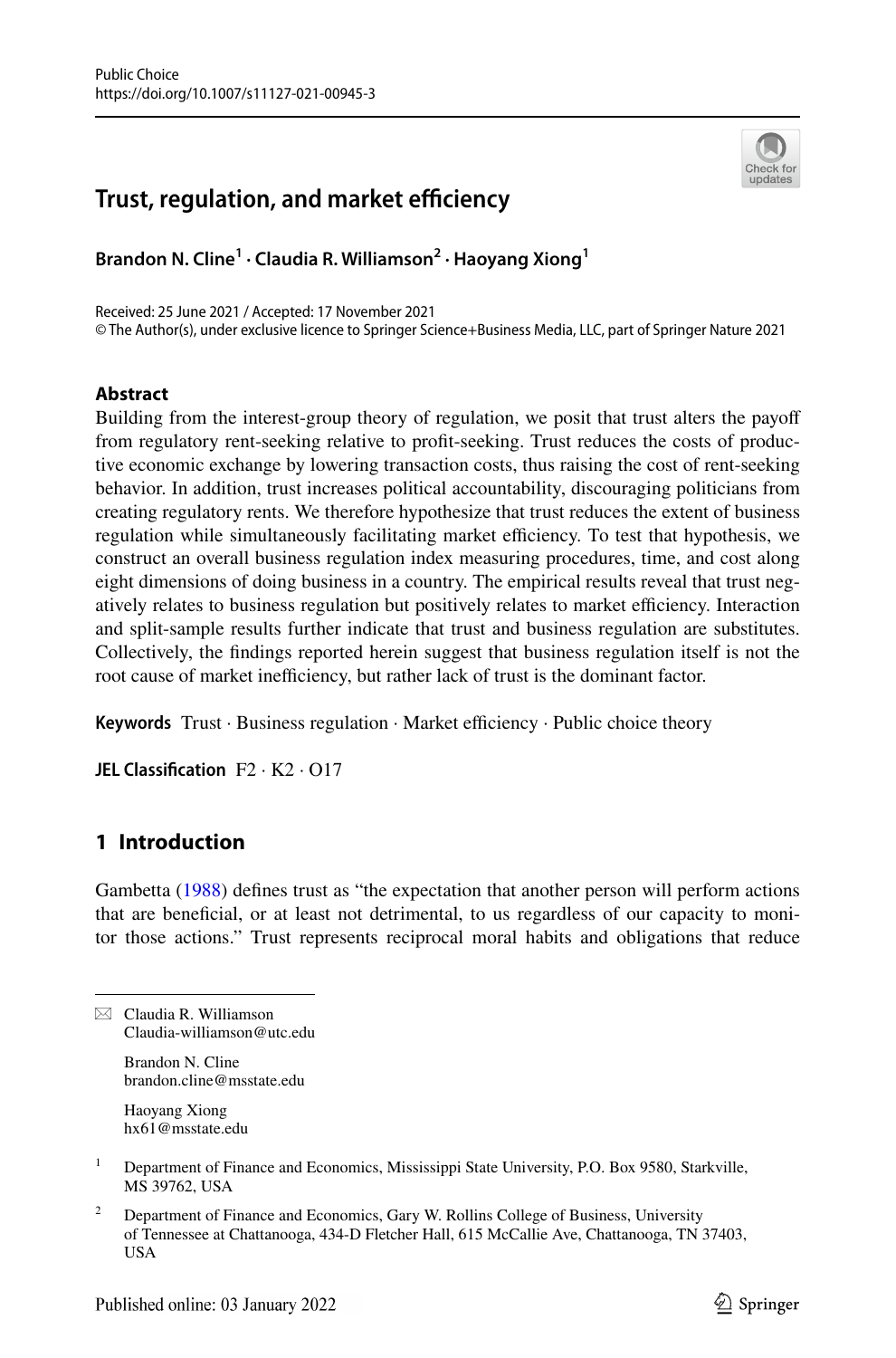opportunistic behavior and the expectation of being cheated (Fukuyama, [1995\)](#page-28-1). In the present paper, we focus on the role that trust plays in determining both business regulation and market efficiency. Specifically, we conjecture that trust alters the relative costs and benefits of regulatory rent-seeking versus wealth-creating proft-seeking.

The cost of burdensome business regulation is well documented. Djankov ([2009\)](#page-28-2), for example, fnds that stricter entry regulation is associated with corruption, sluggish frm development, and larger shadow economies. Geginat and Ramalho [\(2018](#page-28-3)) show that utility regulation increases bribery and reduces electricity quality and frm performance. Similarly, labor regulation compromises market efficiency and performance (Botero et al., [2004\)](#page-27-0).

Given existing knowledge, it is puzzling why business regulation is demanded, knowing that regulation impairs market efficiency. To explain that puzzle, we combine the role of trust with public choice theory of regulation. We present two mechanisms through which trust infuences political opportunism in the context of regulation. First, lack of trust creates stronger incentives to engage in industry rent seeking (Stigler, [1971;](#page-29-0) Tullock, [1967](#page-29-1)) as opposed to engaging in proft-maximizing activities (Baumol, [1990;](#page-27-1) Coyne et al., [2010;](#page-27-2) Sobel, [2008](#page-29-2)). Second, trust fosters political accountability, discouraging politicians from creating regulatory rents in the frst place.

The desire to maximize proft does not change across country borders. What does change are the formal and informal institutional constraints that infuence the frms' incentives to pursue proft in the marketplace versus rents artifcially created by governments (Furton & Martin, [2019](#page-28-4)). Trust reduces regulatory rent-seeking by raising the cost of such behavior (Tollison, [2012](#page-29-3)). Trust facilitates productive economic exchange by lowering monitoring and transaction costs, thereby lowering the costs of pursuing profits (Barney  $\&$ Hansen, [1994](#page-27-3); Bromiley & Cummings, [1989](#page-27-4); Gur & Bjørnskov, [2017\)](#page-28-5).

Lack of trust creates a ripe environment for regulatory capture by frms who lobby for rules that favor their private interests. Low-trust societies lack economic incentives discouraging such nonproductive activities, and in low-trust countries, economic exchange is more costly owing to a greater uncertainty and higher transaction costs.

Thus, trust alters the relative costs and benefts of regulatory rent seeking and proft seeking. As a result, in low-trust countries costly business regulations are adopted and markets are more inefficient than in high-trust countries. In high-trust countries firms find it more benefcial and easier to utilize resources for proft maximization instead of allocating resources to seek political favors.

Furthermore, lack of trust reduces political accountability, allowing politicians to exploit regulatory interventions creating and extracting rents for their own beneft. In hightrust countries, however, bureaucrats and politicians are less likely to be captured by special interest groups because of more active political participation and accountability from a broader citizenry.

We therefore argue that the root source of market inefficiency is not business regulation per se. Instead, distrust raises special-interest demands for regulation and lowers political accountability, simultaneously fostering inefficient market activity. Specifically, lack of trust is the catalyst for well-organized interest groups demanding regulation so as to capture the regulators. Regulators face less political accountability in a low-trust society and therefore are less concerned about political backlash if they supply rules and regulations that promote their own well-being.

We first demonstrate empirically that trust and business regulation are substitutes (i.e., negatively related). After documenting that inverse association, we investigate how both trust and regulation affect market efficiency. Since trust substitutes for business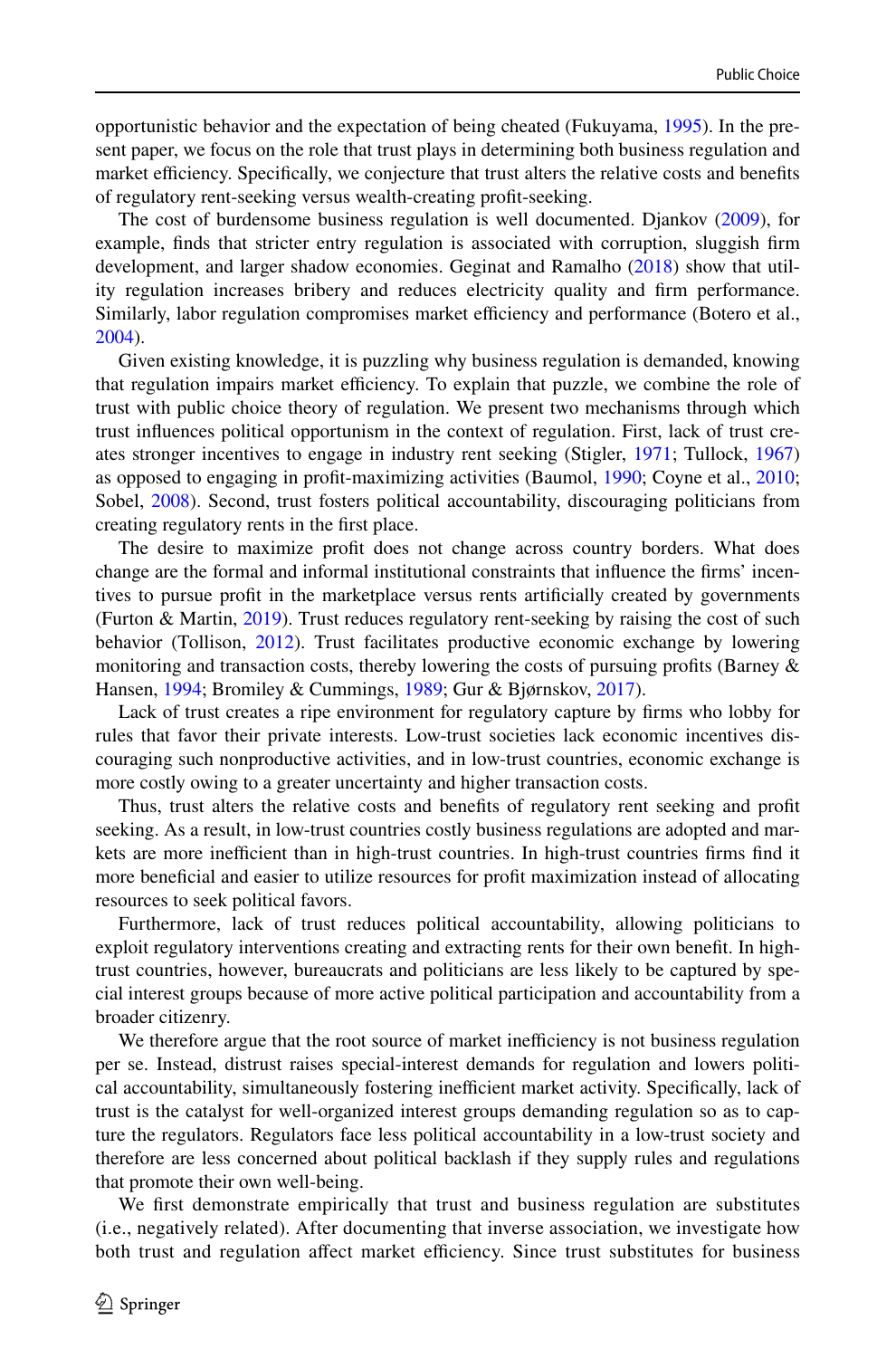regulation and business regulation leads to less economic productivity, we hypothesize that neglecting trust when studying the association between regulation and market activity misleadingly implies that regulation itself is the culprit. In addition, we argue that trust promotes market efficiency directly by reducing transaction costs, lowering informational asymmetries, strengthening private property rights, and increasing judicial quality (Bjørnskov, [2010](#page-27-5); Cline & Williamson, [2020](#page-27-6); Dincer & Uslaner, [2010](#page-27-7); Williamson & Kerekes, [2011](#page-29-4)).

We therefore anticipate that once trust is considered, the negative efects of regulation on market outcomes will be mitigated. If it is true that trust promotes market efficiency, then it is the lack of trust, not regulation per se, that is the source of market inefficiency. We report empirical evidence that generalized trust promotes market efficiency by offering an alternative to business regulation.

To capture the general regulatory business environment, we focus on eight regulatory barriers to starting and operating a business legally. Our fndings indicate that in countries where citizens believe most people can be trusted, business regulation is signifcantly less stringent. Trust is negatively and signifcantly associated with all eight measures of regulation. For example, a one-standard-deviation increase in trust, the difference between the United States and Mexico, reduces overall business regulation by 12% of its standard deviation, which is roughly the diference between the United States and Belarus.

Next, we enter both generalized trust and the business regulation index in the same regressions to predict market efficiency. We rely on the size of the shadow economy and the ability to control corruption as proxies for efficient market outcomes (D'Hernoncourt & Méon, [2012](#page-28-6); Hassan & Schneider, [2016;](#page-28-7) Kaufmann et al., [2019\)](#page-28-8). Our results indicate that business regulation expands the size of the shadow economy and undermines corruption control, suggesting that business regulation impairs markets. However, once trust is entered along with business regulation, the negative impact of regulation on market efficiency is attenuated. As expected, trust has a positive and signifcant impact on market outcomes. That result is robust to instrumental variable (IV) estimations that rely on rainfall variation and historical prevalence of infectious diseases as instruments for generalized trust. Our fndings suggest that the previously documented negative association between regulation and market efficiency is explained by the omission of trust.

To better understand the association between trust, business regulation, and market efficiency, we introduce an interaction term between trust and regulation. The estimated marginal efects indicate that trust leads to better market outcomes in countries with low levels of regulation. In addition, after splitting our sample into low and high regulatory countries, the results are consistent. Combined with earlier estimations, the evidence suggests that trust promotes market efficiency in countries adopting fewer business regulations. Thus, trust can substitute for formal business regulation.

Our research adds to the literature documenting the negative association between trust and regulation. Our paper, however, difers from prior work in several aspects. First, drawing from public choice literature, we extend the theoretical arguments to include an interest-group theory of regulation. Lack of trust increases the costs of engaging in productive economic activity relative to rent seeking for regulatory protections. Second, we expand the debate to explore empirically how trust impacts overall business regulation and market efficiency across countries. Lack of trust explains why countries adopt costly regulations *and* have inefficient market outcomes. Furthermore, our paper is the first to investigate whether trust and regulation are substitutes or complements in determining market efficiency.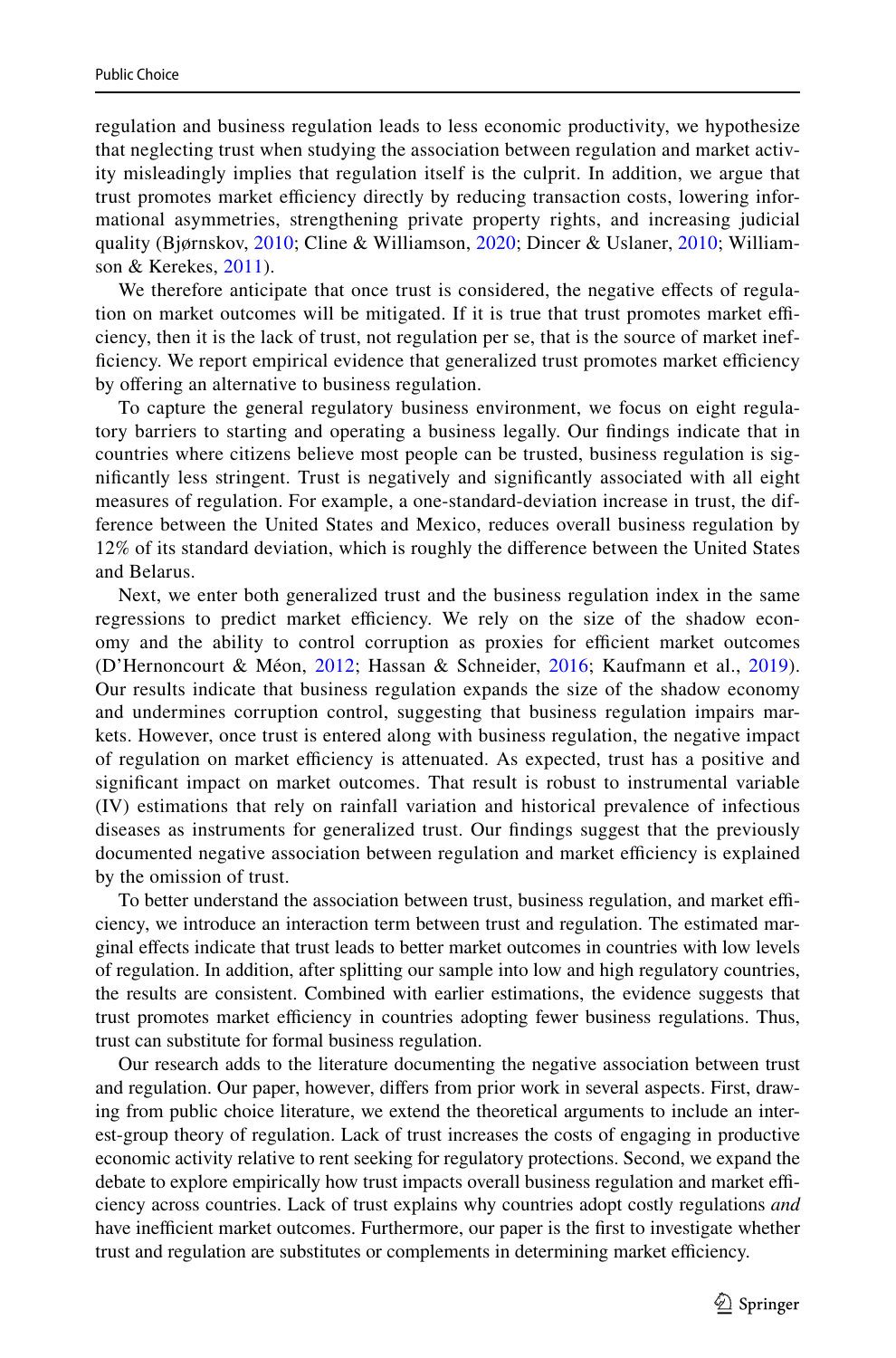## **2 Theoretical framework**

Regulation carries signifcant costs for taxpayers, including the misallocation of resources, waste of resources to infuence the regulatory process, and bureaucratic costs of regulatory agencies (Shughart & Thomas, [2015](#page-29-5)). Given those costs, why do countries adopt business regulation, and how does trust affect such adoption?

Prior literature on trust and regulation relies on a modifed public interest theory of regulation (Aghion et al., [2010;](#page-27-8) Pinotti, [2008](#page-29-6), [2012](#page-29-7)). From that perspective, private market exchange is hindered because markets are flled with asymmetric information and moral hazard. Thus, the demand for government intervention primarily is driven by market failure concerns. Both Pinotti ([2008,](#page-29-6) [2012](#page-29-7)) and Aghion et al. ([2010\)](#page-27-8) develop theoretical models and provide empirical evidence illustrating that lack of trust increases the public's demand for regulation. Trust, however, can mitigate adverse selection and moral hazard problems in markets. If individuals view most people as trustworthy and do not expect to be cheated, they will not desire costly government regulation.

In low-trust societies, however, market participants do not view others as trustworthy and fear being cheated. They therefore seek government intervention as protection, even if such protection imposes costs on both parties to exchange. Fear of being cheated and market failure outweigh the expected costs of intervention, strengthening the demand for business regulation. If one party to a transaction perceives that the other cannot be trusted, government intervention is required as a device deterring opportunistic behavior, even if the screening device creates other inefficiencies (Bjørnskov, [2009](#page-27-9); Zak & Knack, [2001\)](#page-29-8). In other words, fear of being cheated and the potential of market failure owing to lack of trust outweigh the expected costs of intervention (Acemoglu & Verdier, [2000](#page-27-10)), thus increasing the demand for regulation.

The main issue with the public interest line of reasoning is that it is incomplete. Trust infuences the public's demand for regulation by afecting the likelihood of market failure; however, the standard model assumes that economic actors' main concerns are market failures even when they also are aware of the adverse efects imposed on them by business regulation (Djankov et al., [2002;](#page-28-9) Sylvester et al., [2009](#page-29-9); Tullock, [1967](#page-29-1)). As such, market participants are incentivized to form special interest groups actively seeking and designing rules that favor the narrow interests of the industry at the expense of the public (Leeson et al., [2020;](#page-28-10) Stigler, [1971\)](#page-29-0).

From the public choice perspective, government intervention and regulation are sought by well-organized interest groups aiming to undermine competition and maintain market power. Regulatory agencies become captured by the very frms they seek to regulate. Business regulation triggers wasteful rent-seeking and benefts the owners of the regulated business entities at the expense of their customers (Shughart & Thomas, [2015](#page-29-5)).

To reconcile the trust-regulation public interest argument with interest-group public choice theory, we conjecture that trust alters the costs of regulatory rent seeking relative to proft seeking in the market. In high-trust societies, individuals can rely on trust to coordinate productive economic exchange (Ahern et al., [2015](#page-27-11); Guiso et al., [2008,](#page-28-11) [2009\)](#page-28-12). For example, Bjørnskov [\(2012](#page-27-12)) and Bjørnskov and Méon ([2013\)](#page-27-13) evaluate channels through which trust potentially can reduce transaction costs, thus contributing to economic growth. In a high-trust environment, the returns to utilizing resources for wealth-maximizing activity increase and the beneft of using resources to rent seek declines. It is more costly in a high-trust country to allocate resources on attempting to capture regulators instead of pursuing profts in the marketplace.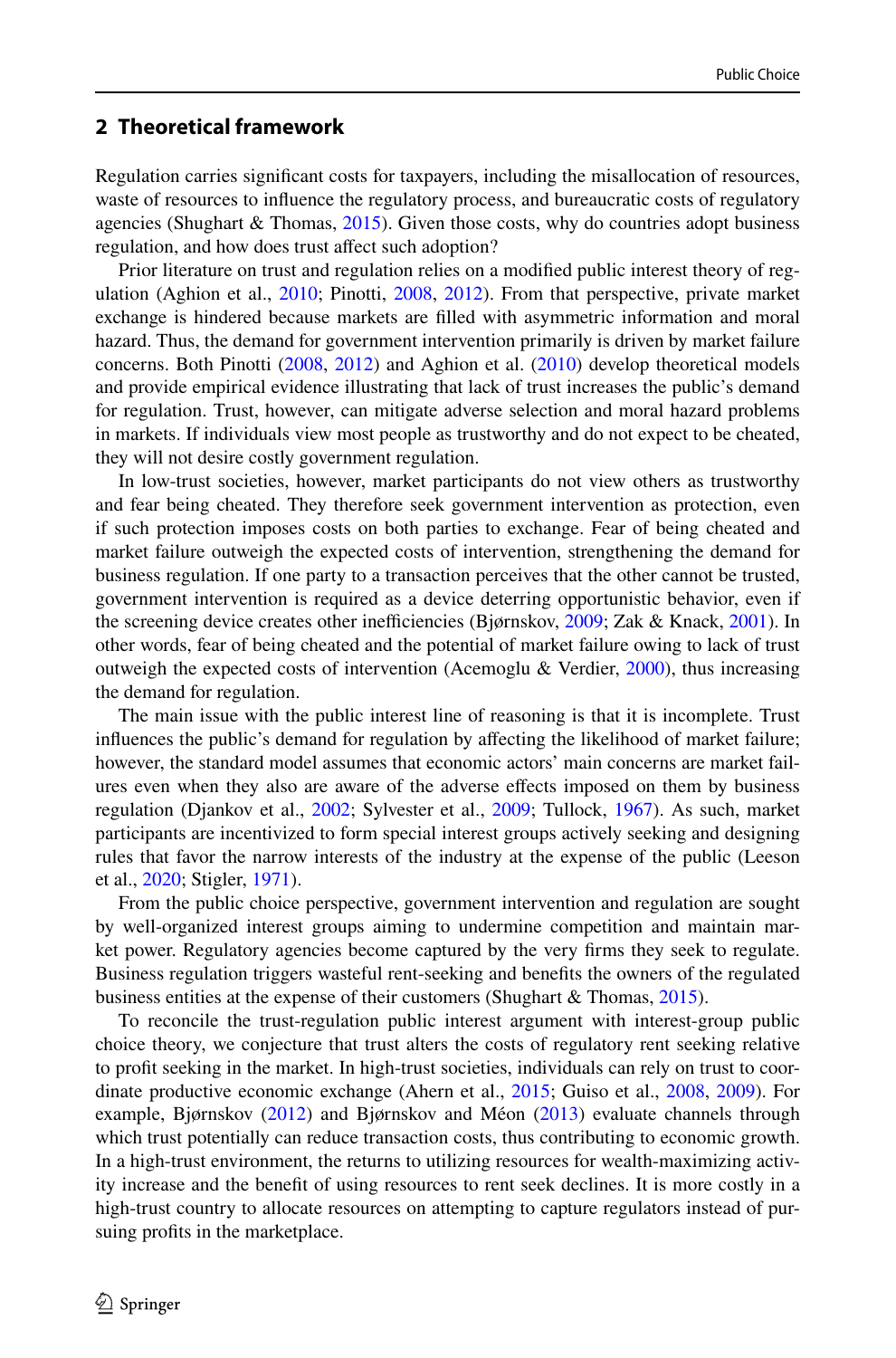In low-trust societies, however, economic exchange is more costly owing to more uncertainty and increased transaction costs. Thus, individuals may fnd it more proftable to turn to unproductive entrepreneurial activities such as forming special interest groups to lobby for market restrictions. For example, regulation limits competition and benefts incumbent producers, leading to market power and profts that beneft narrow industry interests rather than consumers (Coyne et al., [2010](#page-27-2)).

Second, from the perspective of supply, politicians exploit regulation to both create and extract rents in the forms of campaign contributions, votes, and bribes. Regulation is pursued for the direct beneft of politicians and bureaucrats (McChesney, [1987;](#page-28-13) Shleifer & Vishny, [2002](#page-29-10); Yandle, [1983\)](#page-29-11). Knack ([2002\)](#page-28-14) argues that trust improves the quality of governance by broadening political accountability. Political accountability is reinforced by making government responsive to citizens at large rather than to narrow special interest groups. Relatedly, Jottier and Heyndels ([2012](#page-28-15)) and Boix and Posner ([1998\)](#page-27-14) conjecture that trust strengthens political accountability by encouraging voters to keep politicians in line with voters' interests by punishing them at the ballot box. Bjørnskov and Svendsen ([2013\)](#page-27-15) argue that one function of trust is that it reduces bureaucratic corruption. Such studies echo Putnam's ([1993](#page-29-12)) seminal work documenting that social capital, i.e., social trust, increases civic engagement, which in turn leads to more efficient and less corrupt governments. We extend those arguments to postulate that trust promotes less public regulation.

Following those lines of public choice reasoning, we hypothesize that trust is negatively associated with regulation but positively correlated with market efficiency. We therefore argue that the documented adverse efects of business regulation on market efficiency is explained by trust.

Apart from affecting market efficiency directly, it also is possible that trust and business regulation interact. The previous literature documents that trust and formal institutions can serve as both complements and substitutes in explaining economic out-comes (Chung & Kwon, [2021\)](#page-27-16). Research supporting the complementary view suggests that regulation can work only in the context of mutual trust. North ([1990\)](#page-29-13) emphasizes that formal rules can reinforce and strengthen the efectiveness of informal constraints. Carlin et al. [\(2009](#page-27-17)) indicate that trust and regulation can complement one another if formal rules facilitate the development of trust.

On the other hand, trust and regulation can work as substitutes. By reducing the risk of opportunistic behavior, trust can be less costly than formal regulation and, hence, weaken the demand for regulation (Mellewigt et al., [2007;](#page-28-16) Prakash & Gugerty, [2010\)](#page-29-14). People in trusting societies value their reputations and do not want top-down control. Thus, the existence of trust makes detailed regulation unnecessary or superfuous. A large body of empirical work supports that claim. Knack and Keefer [\(1997](#page-28-17)) illustrate that trusting societies are less dependent on formal institutions to enforce agreements, yet contracts nonetheless are enforced. Similarly, Cline and Williamson [\(2020](#page-27-6)) argue that trust promotes efficient contracting by reducing burdensome regulations and providing an alternative to formal contract enforcement. When formal regulation is absent, market participants access private dispute-resolution mechanisms and rely on trust to conduct business (Leeson, [2007a](#page-28-18), [2007b](#page-28-19), [2008,](#page-28-20) [2009,](#page-28-21) [2013;](#page-28-22) Mayer, [2008](#page-28-23)).

Thus, we hypothesize that trust substitutes for formal business regulation. In trusting countries, market participants do not need government regulators to handle their business affairs or ensure market efficiency.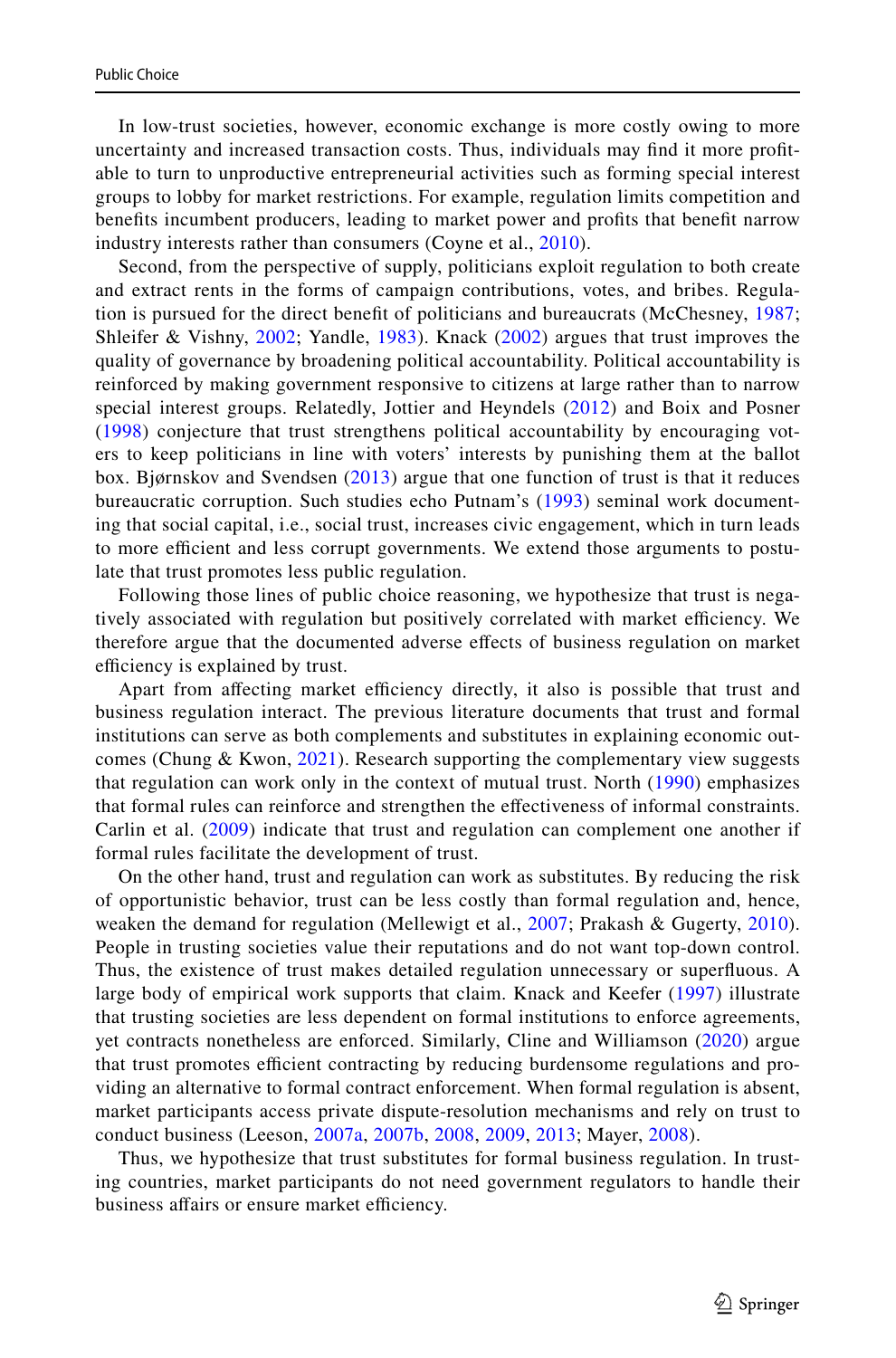### **3 Data**

This section describes the main variables utilized in the empirical analysis. Appendix [1](#page-20-0) provides a detailed description of all data sources. We collect trust data at the country level from three survey instruments that ask the question: do you believe most people can be trusted? First, we collect observations from the Integrated Values Surveys (IVS), which combines time-series data from the European Values Study (EVS) and the World Values Survey (WVS), spanning the years from 1981 to 2021. Both the EVS and WVS are surveys repeated over time in up to 115 countries. The EVS comprises fve survey waves; the WVS has conducted seven such waves. Generalized trust has been included as a question since the frst wave was administered in 1981 and is asked on subsequent surveys.

The second survey database is Afrobarometer, which has conducted public attitude surveys in African countries since 1999. The generalized trust question is included for survey waves in 1999, 2005, and 2011. The third database is Latinobarómetro, which conducted annual surveys from 1995 to 2018 (1999, 2012, 2014 are excluded) in Latin American countries. Generalized trust is included as a question for surveys conducted in every year except 1995. Providing external validation for a survey-based trust measure, Johnson and Mislin ([2012\)](#page-28-24) fnd that the WVS trust measure is strongly correlated with an experimentally derived measure of trust.

Generalized trust is measured as the percentage of respondents who agree that most people can be trusted, a commonly utilized measure of trust (Berggren et al., [2008](#page-27-18); Cline & Williamson, [2016,](#page-27-19) [2020\)](#page-27-6). To compile the data, we average across every survey and year for each country when available. Not only does averaging maximize the number of observations, but it also minimizes biases from any one survey or database. For ease of interpretation, we standardize the trust measure (setting the mean equal to zero, with a standard deviation of 1), with a higher score representing more generalized trust in a country.

To measure a country's overall business regulatory environment, we collect observations on eight unique regulations covering diferent aspects of doing business. Within each regulatory category, the cost, time, and procedures required to be in compliance are measured. Four regulations represent initial steps to start a business legally, including opening a new commercial enterprise, registering property, obtaining construction permits, and obtaining a permanent electricity connection. Four other regulatory categories cover the rules for business operations. They include trading across borders, enforcing contracts, resolving debt obligations, and paying taxes.

The procedures, time, and costs of running a business vary across countries. For example, it takes only one step and one day to register property in Georgia, but it takes 513 days in Kiribati. To construct a building in South Korea only 27.5 days are needed to acquire the necessary documents, compared to Cambodia where 652 days are required. In Hong Kong, three tax payments are due annually, consuming 35 h and 22% of profts in complying with tax laws. In contrast, Venezuela demands 99 tax payments every year, consuming up to 970 h and 73% of profts.

To construct an aggregate regulation index for each respective regulation category, principal component analysis (PCA) is utilized to extract the frst principal component of the explicit monetary and opportunity costs to operate a business legally. In total, eight regulatory indices are created, relying on the number of procedures, the amount of time, and the direct cost regulatory compliance. Enforcing contracts, trading across borders, and resolving debt payments do not contain observations on the number of procedures; thus, only cost and time are measured. For each index, the frst principal component's eigenvalue is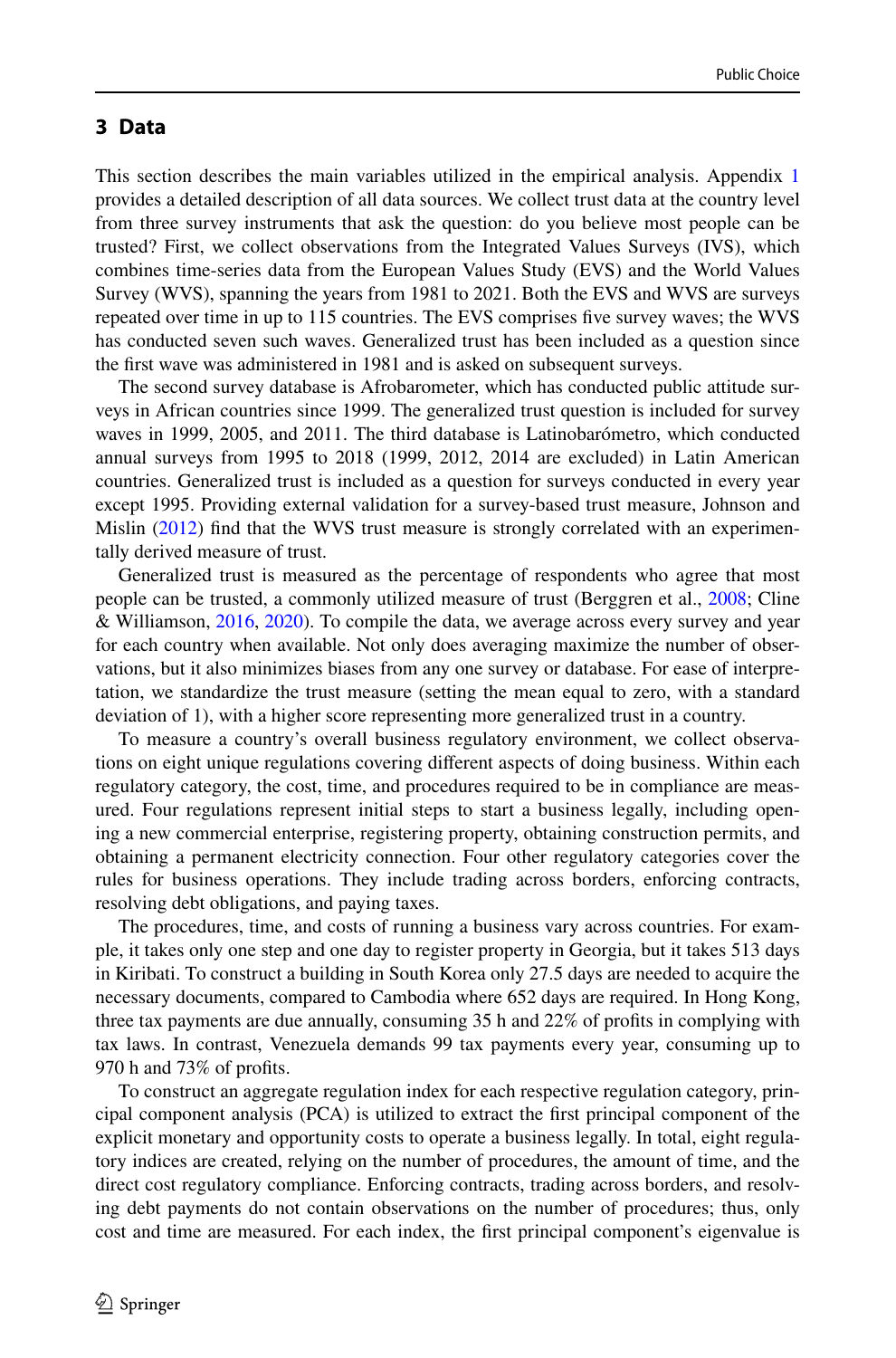

 $\text{coef} = -0.12$ . se = 0.03. t =  $-3.94$ 

<span id="page-6-1"></span>Fig. 1 Trust and regulation across countries. This figure reports the relation between regulation index and trust. *Trust* and *Regulation index* have a negative and signifcant correlation of −0.12

greater than 1, suggesting that it is salient. Each index is standardized (mean equal to zero; standard deviation of 1), with higher scores representing heavier regulatory burdens.

Finally, we rely on PCA to extract the frst principal component of an overall business regulation index to gauge common variation across the eight regulatory indices. We report the full eigenvalues of the PCA underlying the business regulation index in Appendix [2.](#page-24-0) For example, in Panel A, we summarize the eigenvalues of the eight calculated principal components and their proportional explanatory contributions. As reported, the frst principal component's eigenvalue is 2.53, indicating that it is appropriate to retain it. The eigenvalues also indicate that the frst principal component (PC1) explains about 32% of the standardized variation in our regulation index, the second principal component (PC2) explains another [1](#page-6-0)6%, the third principal component (PC3), another 14%, and so on.<sup>1</sup> The business regulation index is also standardized, with larger values representing more business regulation.

Figure [1](#page-6-1) illustrates the association between generalized trust and the business regulation index.<sup>2</sup> A negative relation between trust and regulation is evident. As trust increases in a country, overall business regulation declines.

Regarding market efficiency measures, we follow Djankov et al. [\(2002](#page-28-9)) and Hassan and Schneider  $(2016)$  $(2016)$  to gauge the size of the unofficial economy, measured as a share of gross domestic product (GDP). The unofficial economy, or shadow economy, includes all market-based legal production of goods and services that deliberately are concealed from

<span id="page-6-0"></span><sup>&</sup>lt;sup>1</sup> The loadings for each eigenvector are presented in Panel A, Appendix [2](#page-24-0). The higher the loading, the larger the contribution to the variation in each principal component. The results reveal that the loadings on fve of eight individual regulation indices examined approximately are the same, with Debt having the largest contribution (with a loading of 0.53) to the frst principal component (PC1), followed by Business entry (0.45), Utility (0.43), Court (0.42), Tax (0.38), and so on.

<span id="page-6-2"></span> $2$  This scatterplot is based on the regression estimation presented in Table [2,](#page-10-0) Panel B, column (2).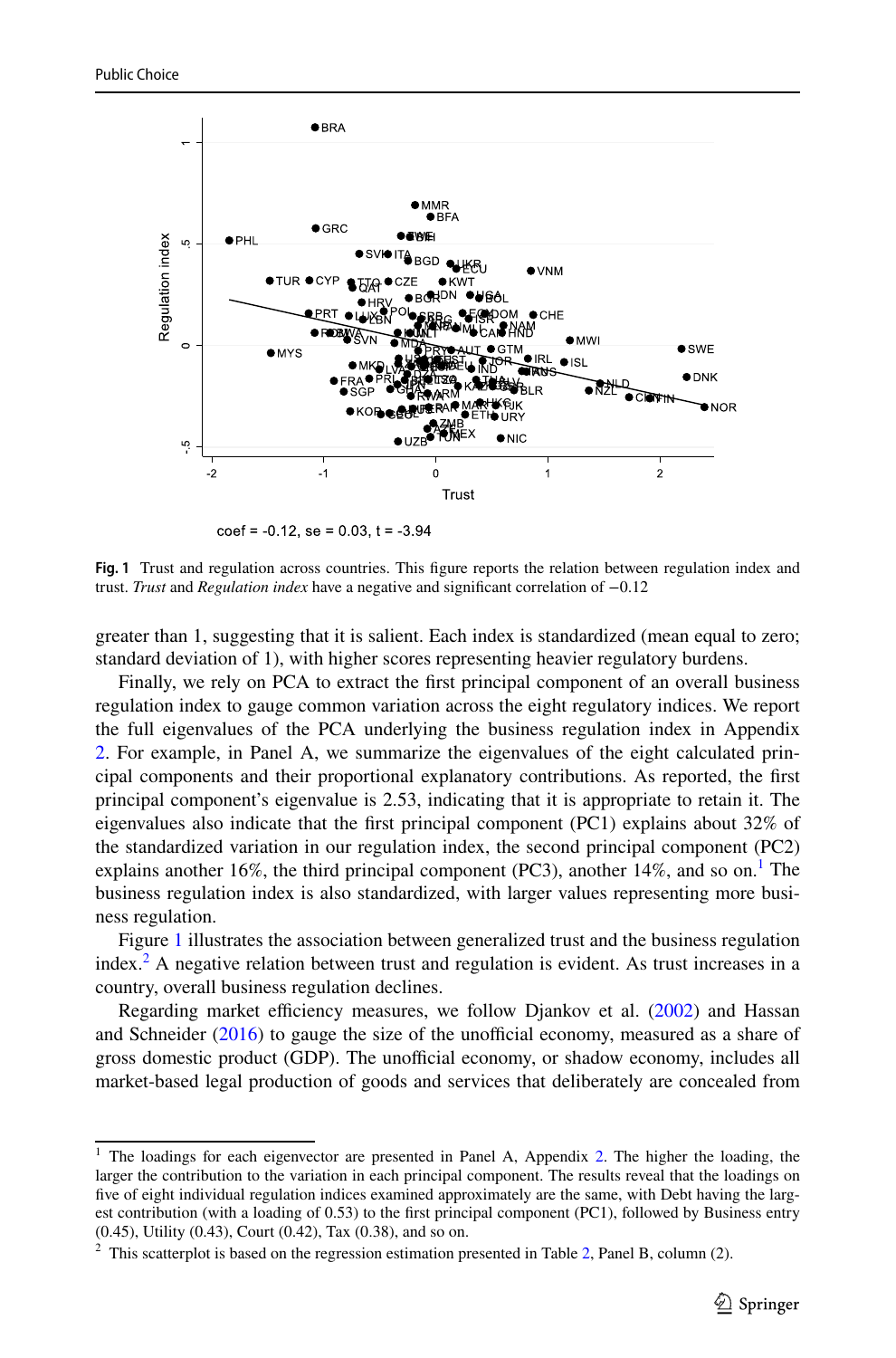public authorities, usually to avoid tax payments and social security contributions, stringent labor laws, or costly administrative procedures (Schneider et al., [2010\)](#page-29-15). Since frms operating unofficially can avoid all regulations, a larger shadow economy undermines the argument that regulation protects market participants (Djankov et al., [2002\)](#page-28-9). Furthermore, operating outside the legal system leads to inefficient, perhaps fraudulent market outcomes since business activity remains hidden from all legal authority.

The second proxy for market efficiency is the ability to control public corruption. Corruption control captures perceptions regarding the extent to which public power is exercised for private gain, including both petty and grand forms of corruption. It also includes government capture by elites and private interest groups. We collect observations on corruption control from the Worldwide Governance Indicators (Kaufmann et al., [2019](#page-28-8)) and average them from 2000 to 2019. Since corruption induces a misallocation of resources and expands the size of bureaucracy, it is a representation of market inefficiency (Acemoglu & Verdier,  $2000$ ).<sup>3</sup>

We expect that, when considered in isolation, business regulation relates positively to the size of the shadow economy and negatively to corruption control. We also anticipate that trust shrinks the size of the shadow economy, as frst shown by D'Hernoncourt and Méon ([2012\)](#page-28-6), and strengthens corruption control. However, lack of trust may increase the demand for stricter business regulation. We therefore enter trust simultaneously with regulation, anticipating that the effect of regulation on market efficiency is mitigated once trust is in the model.

We enter a variety of control variables that are shown to afect the adoption of business regulation and market outcomes. Our baseline model specifcation includes English (common law) legal origin, log population, log GDP per capita, and regional controls.

Since a country's legal origin afects its statutes, dispute resolution procedures, and market outcomes (La Porta et al., [2008](#page-28-25)), we enter a dummy indicating whether a country's legal origin is English common law or not. Population and income are shown to impact a country's regulatory structure and economic efficiency (Aghion et al., [2010;](#page-27-8) Pinotti, [2012\)](#page-29-7); thus, we control for the logarithm of population and the logarithm of GDP per capita (PPP adjusted, constant international dollars). Both log population and log GDP per capita are collected from World Development Indicators (WDI) ([2020\)](#page-29-16). Both are averaged from 1981 to 2020 and standardized. We also control for a country's geographical region since regional variation is correlated with a country's legal structure and economic performance. The regional dummy variables refect a country's location in East Asia Pacifc, Eastern and Central Europe, Middle East and North Africa, South Asia, sub-Saharan Africa, Latin America, or North America (WDI [2020](#page-29-16)).

In addition to the baseline explanatory variables, we enter a host of additional controls. Since the structure of a country's economy can influence market efficiency we include the shares of manufacturing, resource rents, and international trade comprising a country's GDP. The observations are collected from WDI [\(2020](#page-29-16)), averaged from 1981 to 2020, and standardized. Previous studies document that ethnic diversity predicts cross-country difer-ences in public policies and institutional quality (Easterly & Levine, [1997](#page-28-26)). Alesina et al.

<span id="page-7-0"></span><sup>&</sup>lt;sup>3</sup> In a prior draft of the manuscript, we also entered rule of law from the Worldwide Governance Indica-tors as a measure of market efficiency. However, as pointed out by Langbein and Knack ([2010\)](#page-28-27), rule of law and corruption control measure the same broad concept. Given that correlation and the empirical evidence indicating that the results are qualitatively similar, we chose to drop rule of law as a measure of market efficiency to avoid redundancy.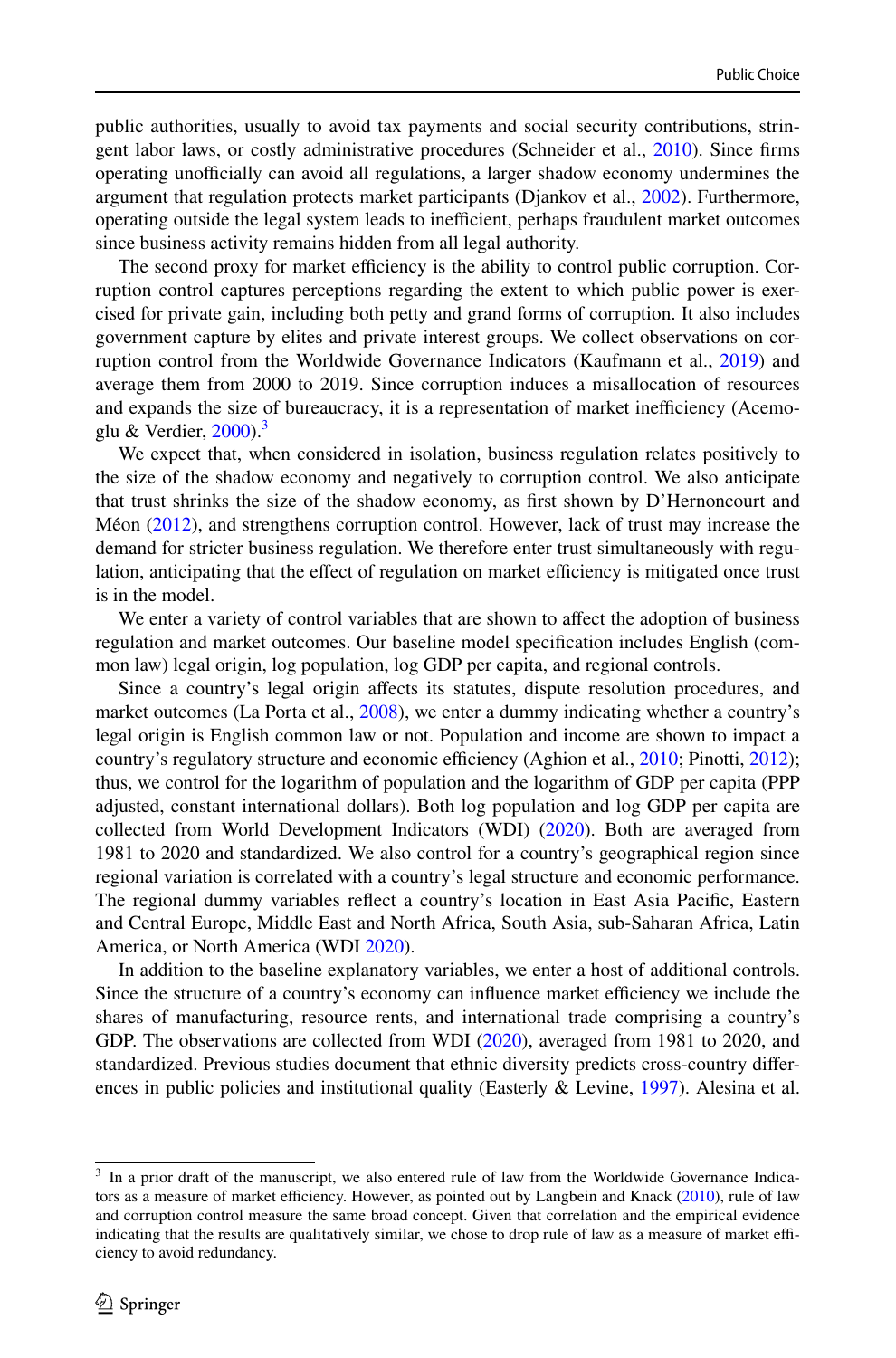([2003\)](#page-27-20) fnd that ethnic, linguistic, and religious fractionalization explain institutional quality and economic productivity in a country. We include ethnic, linguistic, and religious fractionalization, which measures the probability that two randomly selected individuals from a country's population will belong to the same ethnic, linguistic, or religious group, respectively. The indices range from 0 to 1.

Prior literature documents a strong causal relation between religion and regulation (Guiso et al., [2003](#page-28-28)). La Porta et al. ([1999\)](#page-28-29) argue that countries with large Catholic or Muslim populations are associated with inferior governmental performance. We therefore enter the percentages of the population that are Catholic or Muslim (McCleary & Barro, [2006](#page-28-30)). Countries with a more educated citizenry tend to achieve higher levels of economic development. We include primary school enrollment in a country averaged from 1981 to 2019 as a proxy for education (WDI [2020\)](#page-29-16).

Combining datasets results in a cross-section of up to 111 countries. Summary statistics are reported in Table [1](#page-9-0). In our sample, Trinidad and Tobago and the Philippines are characterized by the least trust, while Norway, Denmark, and Sweden score the highest. Venezuela has the most stringent business regulations; Singapore and Norway have the lowest. Taiwan is home to the sample's largest shadow economy, whereas Switzerland's active shadow economy is the smallest. Denmark scores highest in corruption control; Myanmar scores lowest. English common law countries comprise 25% of the sample; income per capita ranges from \$1139 (Ethiopia) to \$97,395 (Luxembourg), with a mean of \$21,288.

#### **4 Empirical results**

#### **4.1 Trust and business regulation**

We begin our analysis by examining the association between trust and regulation. We estimate ordinary least squares (OLS) regressions in Table [2](#page-10-0), regressing the eight individual business regulation indices on trust. The results are reported in Panel A. Panel B of Table 2 reports OLS estimates of trust using the overall business regulation index.<sup>4</sup>

The coefficients on trust are negatively and significantly associated with all eight individual regulations and the overall business regulation index at the 5% level or greater. Point estimates indicate that a one-standard-deviation increase in trust, the diference between the United States and Mexico, lowers business entry regulation by 34% of its standard deviation. Similarly, a one-standard-deviation increase in trust is associated with a 27% standard deviation reduction in the business regulation index, which is the diference between Canada and China.

As shown in column (2) of Panel B, after entering baseline controls, the coefficient on trust remains negative and signifcant. Point estimates indicate that a one-standard-deviation increase in trust leads to a 12% standard deviation decline in business regulation, which is the difference between the United States and Belarus.<sup>[5](#page-8-1)</sup>

<span id="page-8-0"></span><sup>4</sup> Appendix [3](#page-24-1) reports estimates from regressing each individual regulation measure on trust for a total of 30 OLS regressions. The results support the fndings of Table [2](#page-10-0), wherein trust is negative and signifcantly associated with almost all measures of business regulation (trust is signifcant in 25 of the 30 specifcations).

<span id="page-8-1"></span><sup>5</sup> We replicate Table [2](#page-10-0) on a sample of democratic countries. We defne a country as democratic if its Polity2 score exceeds the full sample mean. We recreate each business regulation index from that subsample to avoid data biases that can result from reporting errors in autocratic countries. The principal component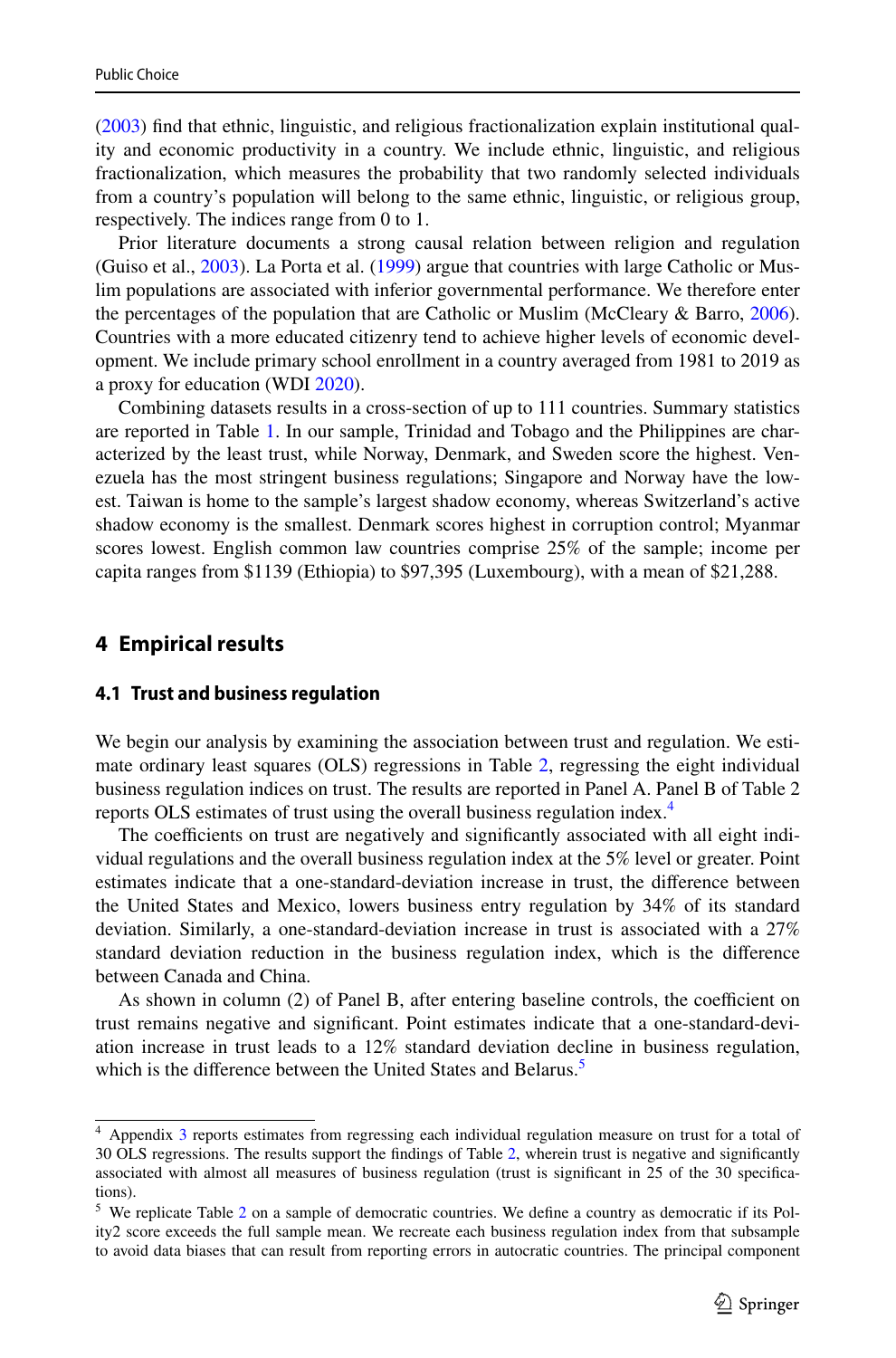|                            | <b>Observations</b> | Mean    | Standard<br>deviation | Minimum | Maximum |
|----------------------------|---------------------|---------|-----------------------|---------|---------|
| Trust                      | 111                 | $-0.03$ | 1.00                  | $-1.62$ | 3.21    |
| <b>Regulation</b> measures |                     |         |                       |         |         |
| <b>Business entry</b>      | 111                 | $-0.16$ | 0.98                  | $-1.43$ | 7.00    |
| Register property          | 111                 | 0.14    | 0.01                  | 0.13    | 0.20    |
| Construction               | 111                 | 0.17    | 0.02                  | 0.14    | 0.25    |
| Utility                    | 111                 | 0.08    | 0.16                  | $-0.01$ | 1.03    |
| Trade                      | 111                 | 0.05    | 0.17                  | $-1.42$ | 0.41    |
| Court                      | 111                 | $-0.23$ | 0.83                  | $-1.54$ | 2.93    |
| Debt                       | 111                 | $-0.23$ | 0.85                  | $-1.71$ | 2.07    |
| Tax                        | 111                 | 0.07    | 0.10                  | $-0.04$ | 0.84    |
| Regulation index           | 111                 | $-0.06$ | 0.48                  | $-0.86$ | 1.80    |
| <b>Outcomes</b>            |                     |         |                       |         |         |
| Shadow economy             | 103                 | $-0.14$ | 1.04                  | $-1.79$ | 2.79    |
| Corruption control         | 111                 | 0.22    | 1.05                  | $-1.25$ | 2.40    |
| Controls                   |                     |         |                       |         |         |
| English legal origin       | 111                 | 0.25    | 0.44                  | 0.00    | 1.00    |
| Log pop                    | 110                 | 0.56    | 0.65                  | $-1.00$ | 2.46    |
| Log GDP pc                 | 109                 | 0.26    | 0.90                  | $-1.82$ | 1.93    |
| Manufacturing (% GDP)      | 109                 | 0.44    | 0.85                  | $-1.50$ | 4.27    |
| Resource rents (% GDP)     | 110                 | $-0.17$ | 0.74                  | $-0.67$ | 3.77    |
| Trade (% GDP)              | 108                 | $-0.14$ | 0.95                  | $-1.24$ | 4.75    |
| Ethnic frac                | 110                 | 0.39    | 0.24                  | 0.00    | 0.93    |
| Language frac              | 107                 | 0.35    | 0.27                  | 0.00    | 0.92    |
| Religion frac              | 109                 | 0.43    | 0.23                  | 0.00    | 0.86    |
| Catholic (% pop)           | 107                 | 0.33    | 0.36                  | 0.00    | 0.95    |
| Muslim $(\%$ pop)          | 107                 | 0.19    | 0.32                  | 0.00    | 0.99    |
| Education                  | 108                 | 0.09    | 0.68                  | $-2.84$ | 2.45    |
| Economic freedom           | 109                 | 0.25    | 0.77                  | $-2.03$ | 1.96    |
| Economic growth            | 110                 | 2.00    | 1.61                  | $-0.86$ | 9.78    |
| <i>Instruments</i>         |                     |         |                       |         |         |
| Log rainfall               | 107                 | $-0.18$ | 0.44                  | $-0.76$ | 0.95    |
| Disease prevalence         | 102                 | $-0.01$ | 0.64                  | $-1.31$ | 1.16    |

#### <span id="page-9-0"></span>**Table 1** Summary statistics

Detailed variable descriptions are provided in Appendix [1](#page-20-0)

In the reminder of the analyses, we report fndings only for the overall regulation index since it captures the comprehensive business regulatory environment.

Footnote 5 (continued)

eigenvalues are presented in Appendix [2,](#page-24-0) Panel B. The results from the democracy subsample are presented in Appendix [4](#page-24-2) and are consistent with the fndings for the full country sample.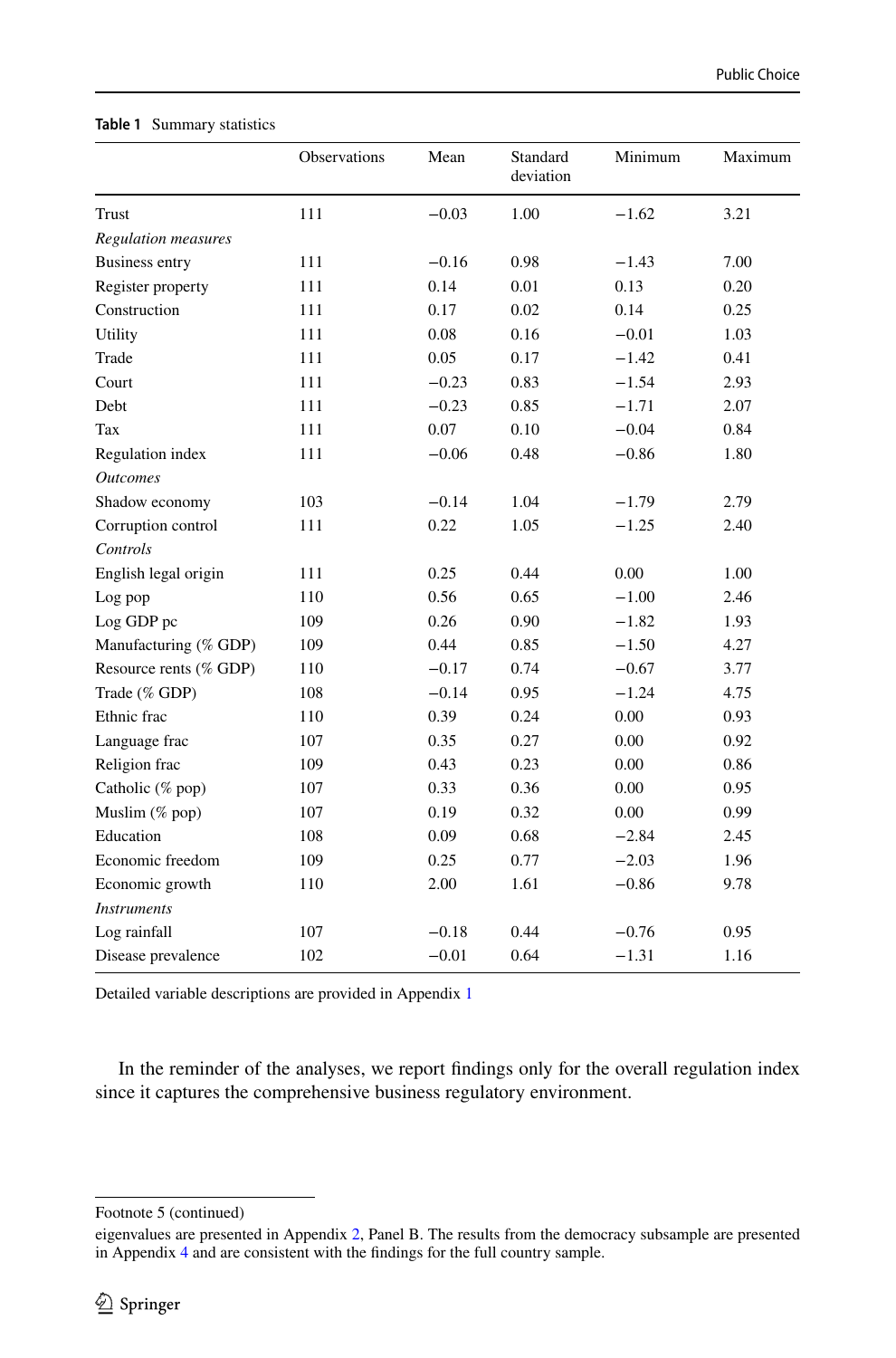<span id="page-10-0"></span>

|                         | Panel A: Individual regulation measures |                      |                       |                          |                           |                       |                        |                     | Panel B: Regulation index |                            |
|-------------------------|-----------------------------------------|----------------------|-----------------------|--------------------------|---------------------------|-----------------------|------------------------|---------------------|---------------------------|----------------------------|
| Dep. variable: Business | entry                                   | property<br>Register | Construction          | Utility                  | Trade                     | Court                 | Debt                   | Tax                 | Regulation<br>index       | Regulation<br>index        |
|                         |                                         | $\odot$              | $\widehat{c}$         | $\widehat{\mathfrak{t}}$ | $\odot$                   | $\circledcirc$        | $\epsilon$             | $\circledS$         | Ξ                         | $\odot$                    |
| Trust                   | $-0.34***$<br>(0.06)                    | $-0.32***$<br>(0.05) | $-0.003***$<br>(0.00) | $-0.02**$<br>(0.01)      | $-0.01**$<br>$(0.00)$     | $-0.01**$<br>$(0.01)$ | $-0.44***$<br>(0.06)   | $-0.03**$<br>(0.01) | $-0.27***$<br>(0.03)      | $-0.12***$<br>(0.03)       |
| English legal<br>origin |                                         |                      |                       |                          |                           |                       |                        |                     |                           | $-0.03(0.10)$              |
| Log pop                 |                                         |                      |                       |                          |                           |                       |                        |                     |                           | $0.13**$ (0.06)            |
| Log GDP pc              |                                         |                      |                       |                          |                           |                       |                        |                     |                           | $-0.15**$ (0.06)           |
| controls<br>Regional    | ż                                       | ž                    | Ş                     | Ş                        | $\mathsf{S}^{\mathsf{O}}$ | ż                     | ž                      | Ş                   | ż                         | Yes                        |
| Constant                | $-0.600$ $\frac{60}{101}$               | $0.24***$<br>(0.07)  | $0.14***$<br>(0.00)   | $0.05**$ (0.02)          | $0.17***$<br>(0.00)       | $0.08***$<br>(0.01)   | $-0.24***$<br>$(0.07)$ | $0.07***$<br>(0.01) |                           | $-0.07*0.04$ $-0.30*0.015$ |
| #Observa-<br>tions      |                                         |                      |                       | Ξ                        |                           |                       |                        | $\equiv$            |                           | $\overline{0}$             |
| Adj. R <sup>2</sup>     | $11\%$                                  | 14%                  | 6%                    | $1\%$                    | 8%                        | 6%                    | 26%                    | 8%                  | 31%                       | 60%                        |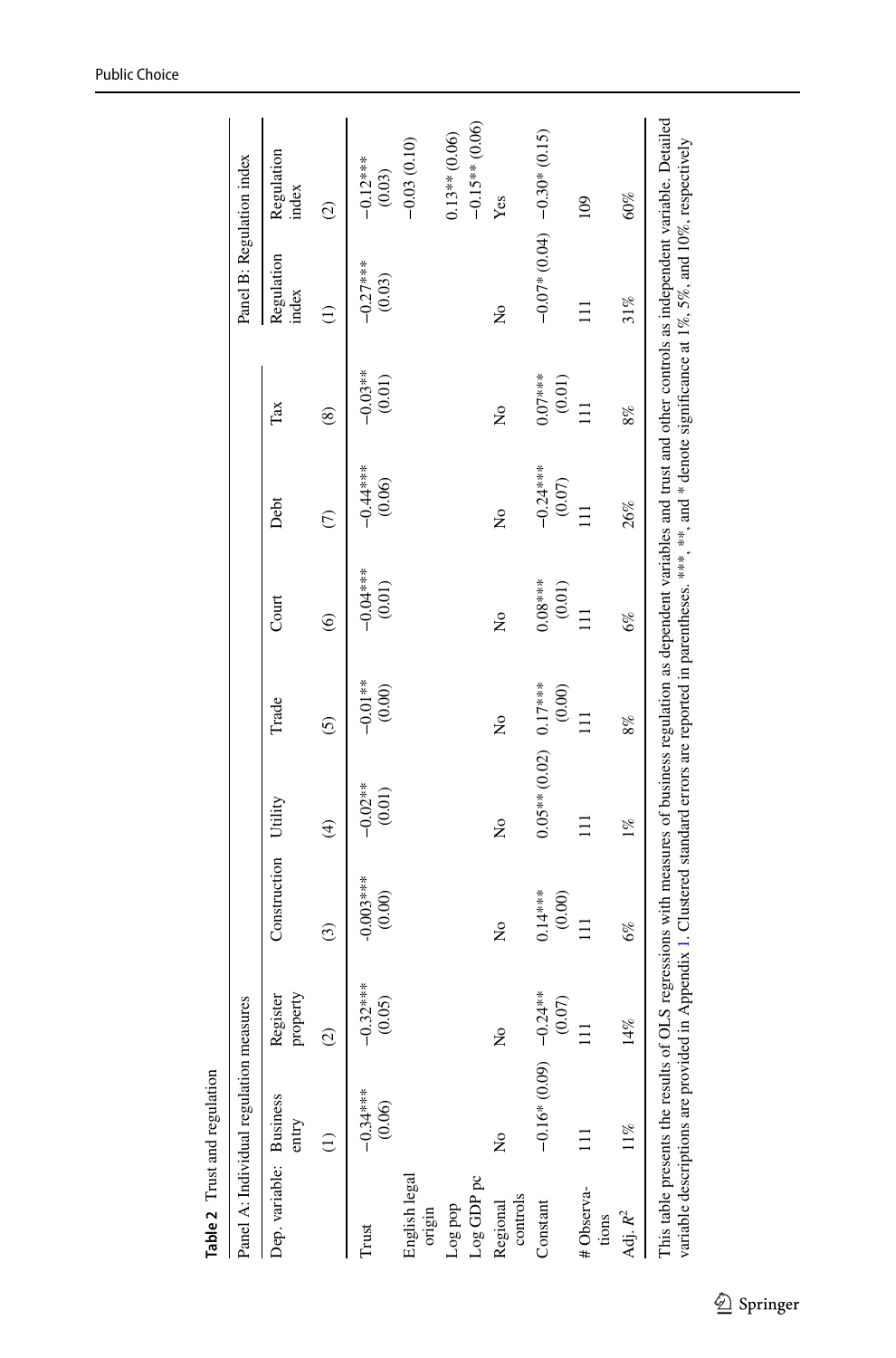| Dep. variable:       | Shadow economy  | Corruption control | Shadow economy   | Corruption control |
|----------------------|-----------------|--------------------|------------------|--------------------|
|                      | (1)             | (2)                | (3)              | (4)                |
| Trust                |                 |                    | $-0.19**$ (0.08) | $0.31***(0.06)$    |
| Regulation index     | $0.95***(0.21)$ | $-1.42***(0.20)$   | $-0.21(0.26)$    | $-0.30(0.22)$      |
| English legal origin |                 |                    | 0.32(0.26)       | 0.03(0.18)         |
| Log pop              |                 |                    | $-0.03(0.13)$    | $-0.23**$ (0.12)   |
| Log GDP pc           |                 |                    | $-0.98***(0.12)$ | $0.87***(0.09)$    |
| Regional controls    | N <sub>0</sub>  | N <sub>o</sub>     | Yes              | Yes                |
| Constant             | $-0.07(0.10)$   | $0.14*(0.07)$      | $-0.38(0.39)$    | 0.36(0.33)         |
| # Observations       | 103             | 111                | 102              | 109                |
| Adj. $R^2$           | 18%             | 41%                | 59%              | 76%                |

<span id="page-11-0"></span>**Table 3** Trust, regulation, and outcomes: Baseline model

This table presents the results of OLS regressions with measures of economic outcomes as dependent variables and trust and regulation index as primary independent variables with other controls. Detailed variable descriptions are provided in Appendix [1.](#page-20-0) Clustered standard errors are reported in parentheses. \*\*\*, \*\*, and \* denote signifcance at 1%, 5%, and 10%, respectively

#### **4.2 Trust, business regulation, and market outcomes**

Given the negative association between trust and regulation shown in Table [2,](#page-10-0) we next explore the effects of both trust and regulation on market efficiency.

In the first two columns of Table [3,](#page-11-0) we report the univariate impact of the business regulation index on our two market efficiency measures. The results suggest that business regulation expands the size of the shadow economy and reduces corruption control for corruption signifcantly. Specifcally, a one-standard-deviation increase in business regulation contributes to an almost one-standard-deviation increase in the shadow economy and a 1.4-standard-deviation decline in corruption control. The coefficient estimates are significant at the 1% level.

In columns (3) and (4), we model trust and the baseline control variables. As seen, trust positively infuences both market outcome measures (shrinks the shadow economy and strengthens corruption control). Focusing on column (3), we observe that a one-standarddeviation increase in trust is associated with a 19% standard deviation drop in the size of the shadow economy. Both trust coefficients are significant at the  $5\%$  level or better.

Interestingly, after entering trust, the adverse efect of business regulation on both market efficiency measures disappears, indicating that lack of trust is an important determinant of unfavorable market outcomes.

#### **4.3 Additional controls**

In this section, we explore the possibility that the documented association between trust, business regulation, and market outcomes is biased because of unobserved variables. We enter additional controls described above but continue to control for English common law origins, log of population, log of GDP per capita, and regional indicators. The results are presented in Table [4.](#page-12-0)

In columns (1) and (2), we include the share of manufacturing, resource rents, and international trade comprising a country's GDP. The associations between trust, regulation, and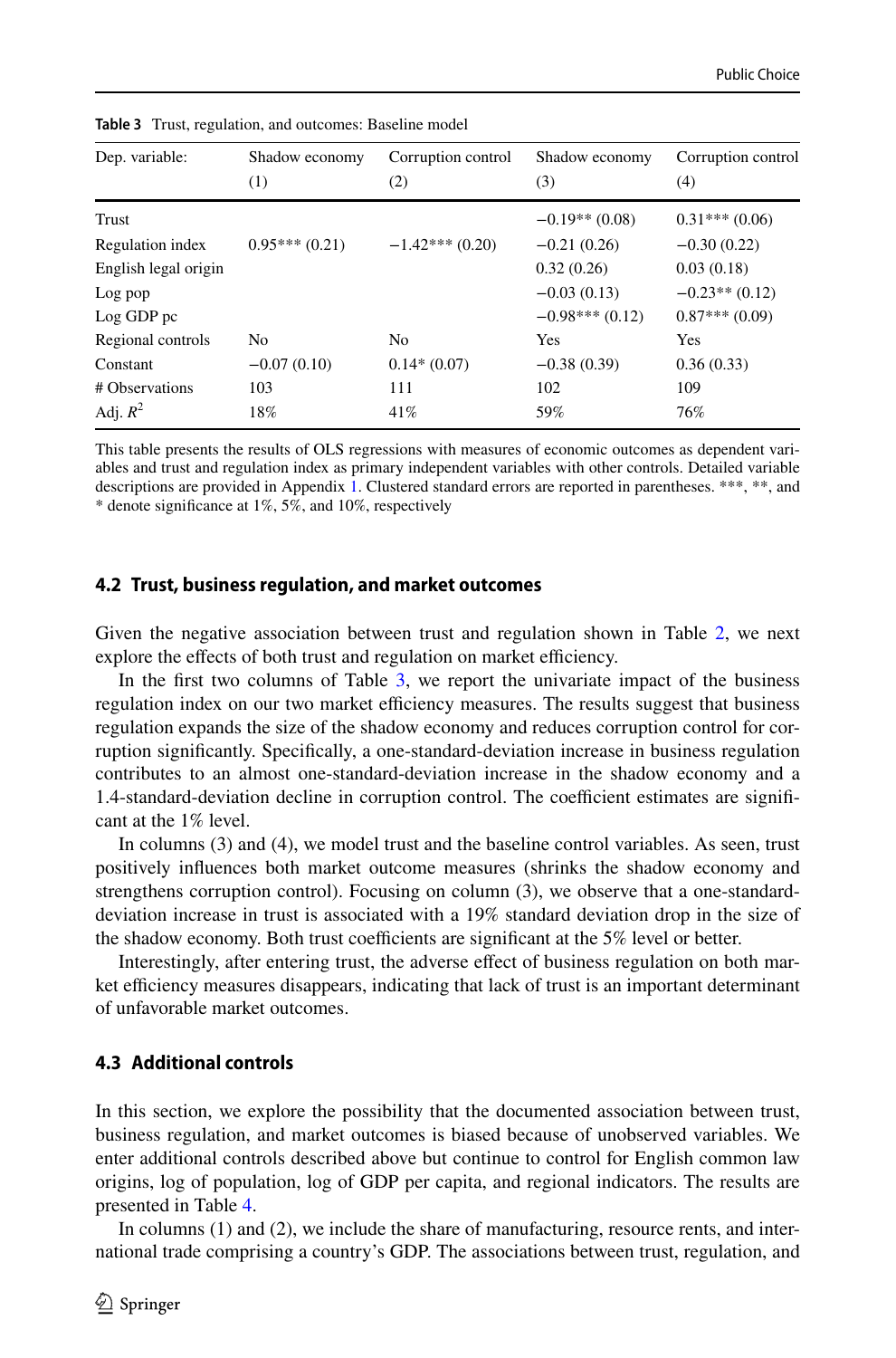<span id="page-12-0"></span>

| Dep. variable:                                                        | Shadow economy    |                       |                   |                         |                   |                       |                   |                    |
|-----------------------------------------------------------------------|-------------------|-----------------------|-------------------|-------------------------|-------------------|-----------------------|-------------------|--------------------|
|                                                                       |                   | Corruption<br>control | economy<br>Shadow | Corruption<br>control   | economy<br>Shadow | Corruption<br>control | economy<br>Shadow | Corruption control |
|                                                                       | $\widehat{c}$     | $\odot$               | $\widehat{c}$     | $\widehat{\mathcal{F}}$ | $\tilde{c}$       | $\odot$               | $\epsilon$        | $\circledast$      |
| Trust                                                                 | $-0.18**$ (0.09)  | $0.29***$ (0.06)      | $-0.19**$ (0.08)  | $0.30***$ (0.06)        | $-0.22**$ (0.08)  | $0.32***$ (0.06)      | $-0.19**$ (0.08)  | $0.31***$ (0.06)   |
| Regulation index $-0.14(0.28)$                                        |                   | $-0.33(0.21)$         | $-0.24(0.27)$     | $-0.22(0.23)$           | $-0.18(0.26)$     | $-0.33(0.23)$         | $-0.18(0.29)$     | $-0.29(0.23)$      |
| English legal<br>origin                                               | $0.49*(0.29)$     | $-0.01(0.19)$         | 0.29(0.27)        | 0.15(0.17)              | 0.23(0.27)        | 0.06(0.19)            | 0.38(0.28)        | 0.06(0.20)         |
| Log pop                                                               | $-0.10(0.14)$     | $-0.19(0.12)$         | $-0.03(0.12)$     | $-0.24**$ (0.11)        | $-0.02(0.13)$     | $-0.25**$ (0.12)      | 0.01(0.13)        | $-0.23*(0.12)$     |
| Log GDP pc                                                            | $-1.01***$ (0.13) | $0.88***$ (0.08)      | $-0.96***$ (0.13) | $0.85***$ (0.09)        | $-0.92***$ (0.13) | $0.80***$ (0.10)      | $-0.96***$ (0.12) | $0.87***$ (0.10)   |
| Regional controls Yes                                                 |                   | Yes                   | Yes               | Yes                     | Yes               | Yes                   | Yes               | Yes                |
| $\begin{array}{c} \text{Mandacuring} \\ (\% \text{ GDP}) \end{array}$ | $-0.01(0.10)$     | $-0.05(0.06)$         |                   |                         |                   |                       |                   |                    |
| Resource rents<br>$(\%$ GDP)                                          | $0.11\ (0.07)$    | $-0.32***$ (0.07)     |                   |                         |                   |                       |                   |                    |
| Trade (% GDP)                                                         | $-0.03(0.08)$     | $-0.05(0.06)$         |                   |                         |                   |                       |                   |                    |
| Ethnic frac                                                           |                   |                       | $-0.02(0.53)$     | $-0.62(0.42)$           |                   |                       |                   |                    |
| Language frac                                                         |                   |                       | 0.43(0.46)        | $-0.02(0.39)$           |                   |                       |                   |                    |
| Religion frac                                                         |                   |                       | $-0.33(0.41)$     | $-0.31(0.26)$           |                   |                       |                   |                    |
| Catholic (% pop)                                                      |                   |                       |                   |                         | $-0.40*$ (0.21)   | $0.31*(0.18)$         |                   |                    |
| Muslim (% pop)                                                        |                   |                       |                   |                         | $-0.03(0.27)$     | $-0.13(0.24)$         |                   |                    |
| Education                                                             |                   |                       |                   |                         |                   |                       | $-0.24**$ (0.10)  | $-0.04(0.10)$      |
| Constant                                                              | $-0.37(0.39)$     | 0.41(0.36)            | $-0.30(0.43)$     | $0.78**$ (0.34)         | $-0.20(0.43)$     | 0.33(0.32)            | $-0.48(0.41)$     | 0.33(0.35)         |
| 99<br># Observations                                                  |                   | 106                   | 99                | 104                     | $\overline{0}$    | 105                   | 100               | 107                |
| Adj. $\mathbb{R}^2$                                                   | $60\%$            | 79%                   | 59%               | 79%                     | 59%               | 76%                   | $60\%$            | 76%                |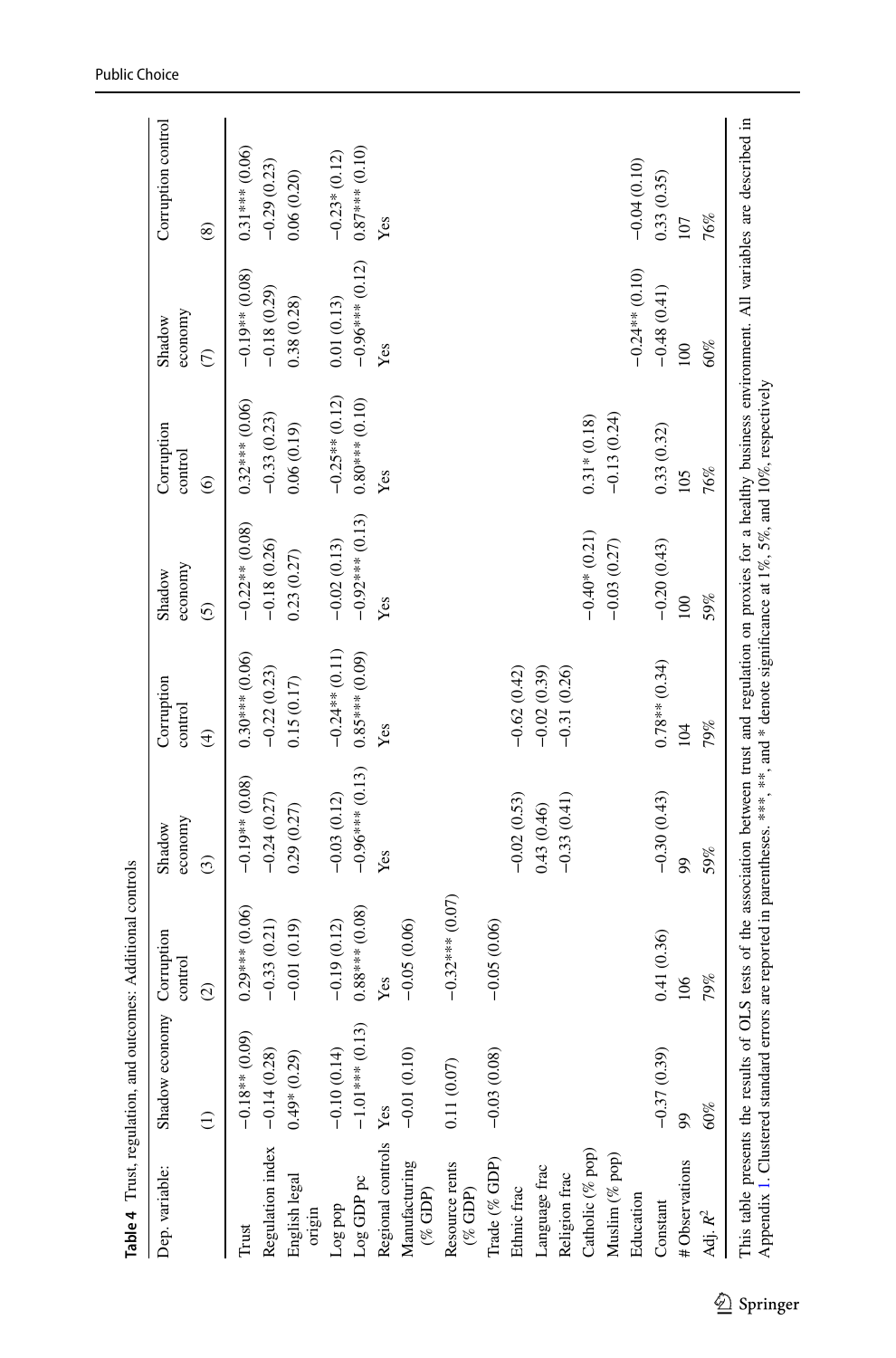market outcomes remain consistent. Next, we explore the possibility that our results are biased owing to the infuence of social characteristics. We enter ethnic, linguistic, and religious fractionalization variables in columns  $(3)$  and  $(4)$ . The coefficients on trust and regulation maintains signs and signifcance levels as in prior models. In columns (5) and (6), we consider the impact of religious afliations by including percentages of the population that are Catholic or Muslim. After controlling for religion, our results are consistent. Last, we control for the impact of education on market outcomes, presented in columns (7) and (8). The inclusion of primary school enrollment does not alter our fndings. We note that the regulation index is nonsignifcant in all specifcations.

#### **4.4 IV estimation**

The documented associations between trust, business regulation, and market efficiency may sufer from model misspecifcations. One potential concern is that an unobserved factor may explain trust, the regulatory regime, and market outcomes, thus introducing endogeneity. Another bias comes from survey-based data on trust that may sufer measurement error. Reverse causality also could be a problem. We argue that causality fows from trust to regulation, but it likewise is plausible that burdensome regulation reduces trust. In addition, we argue that trust increases market efficiency, yet countries that maintain more efficient markets also are more likely to foster higher levels of trust (Choi & Storr, [2020](#page-27-21)).

We address those potential endogeneity concerns by running two-stage least squares regressions using instrumental variables. We enter two instruments that are used widely in the literature examining the relation between culture and regulation: historical rainfall patterns and historical prevalence of infectious diseases. Since it is unlikely that both rainfall variations and historical prevalence of infectious diseases determine contemporary business regulations and market efficiency directly but are closely related to cultural values, we enter both as proxies for exogenous variation in trust.

Davis ([2016\)](#page-27-22) develops a theoretical model of optimal socialization in which households adopt more collectivist attitudes to facilitate informal risk-sharing arrangements. Collectivist values create an in-group mentality, generating distrust toward outsiders. Such a value system increases the disutility of reneging on a risk-sharing agreement, thus allowing individuals credibly to commit to income transfers meant to cope with adverse economic shocks. Preindustrial societies with more variable weather events faced greater uncertainty about harvest yields. To offset negative climate shocks, individuals pooled resources collectively manage to and hold larger food stocks. To avoid opportunism, those societies developed local trust networks; higher rainfall variation thus is associated with less generalized trust today.

Buggle and Durante [\(2021](#page-27-23)) argue that historical climate variation correlates with contemporary trust levels; Cline and Williamson [\(2016](#page-27-19)) rely on rainfall variation as an instrument for anonymous trust. We therefore expect and fnd a negative and signifcant correlation between rainfall variation and trust (−0.35).

Murray and Schaller ([2010\)](#page-29-17) argue that disease prevalence affects the costs and benefits associated with specifc behaviors regarding attitudes toward traditionalism, individual autonomy, and self-reliance. Since cultural norms are responsive to those costs and benefts, disease prevalence is the cause, rather than the consequence, of contemporary crosscultural diferences. Specifcally, in countries where infectious diseases are more prevalent, people tend to distrust strangers because they are perceived as unfamiliar, unclean, or unhealthy (Nikolaev & Salahodjaev, [2017;](#page-29-18) Thornhill & Fincher, [2014](#page-29-19)). Experimental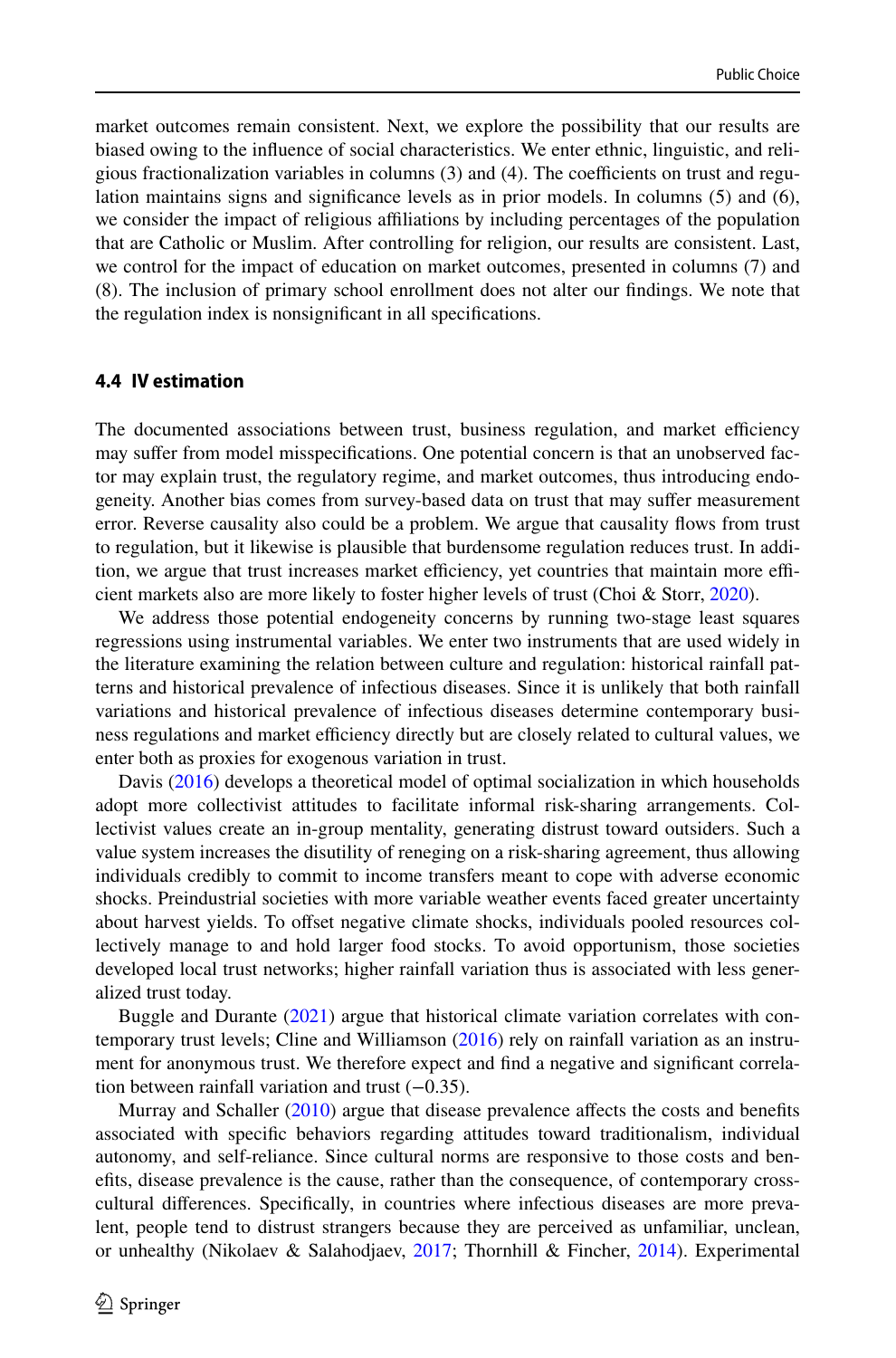| Panel A: First-stage results Shadow economy Corruption control Panel B: Second-stage results |                  |                  |                  |                                   |
|----------------------------------------------------------------------------------------------|------------------|------------------|------------------|-----------------------------------|
| Dep. variable:                                                                               | Trust            | Trust            |                  | Shadow economy Corruption control |
|                                                                                              | (1)              | (2)              | (1)              | (2)                               |
| Log rainfall                                                                                 | $-0.12(0.23)$    | $-0.16(0.21)$    |                  |                                   |
| Disease prevalence                                                                           | $-0.68**$ (0.21) | $-0.67**$ (0.20) |                  |                                   |
| Trust                                                                                        |                  |                  | $-0.82**$ (0.32) | $0.44*(0.24)$                     |
| Regulation index                                                                             | $-0.76**$ (0.28) | $-0.63**$ (0.24) | $-0.85**$ (0.40) | $-0.19(0.28)$                     |
| English legal origin                                                                         | $-0.51*(0.27)$   | $-0.46*(0.24)$   | $-0.01(0.33)$    | 0.05(0.21)                        |
| Log pop                                                                                      | $0.38**$ (0.14)  | $0.37**$ (0.13)  | 0.13(0.15)       | $-0.31**$ (0.12)                  |
| Log GDP pc                                                                                   | $0.31*(0.16)$    | $0.35**$ (0.14)  | $-0.73**$ (0.23) | $0.79***(0.16)$                   |
| Regional controls                                                                            | Yes              | Yes              | Yes              | Yes                               |
| Constant                                                                                     | 0.48(0.37)       | 0.44(0.32)       | $-0.66*(0.40)$   | $1.07***(0.26)$                   |
| # Observations                                                                               | 91               | 97               | 91               | 97                                |
| Adj. $R^2$                                                                                   | 54%              | 55%              | 31%              | 76%                               |
| First stage <i>F</i> -statistic                                                              | $6.16***$        | $6.40***$        |                  |                                   |
| KP rank                                                                                      |                  |                  | 9.24             | 9.59                              |
| KP rank $p$ -value                                                                           |                  |                  | 0.01             | 0.01                              |
| Hansen $J$ $p$ -value                                                                        |                  |                  | 0.45             | 0.25                              |

<span id="page-14-0"></span>**Table 5** Trust, regulation, and outcomes: IV estimation

In this table, we instrument for *Trust* using *Log rainfall* and *Disease prevalence*. Panel A reports the frststage regressions with *Trust* as the dependent variable. Panel B presents the second-stage results. Detailed variable descriptions are provided in Appendix [1.](#page-20-0) Clustered standard errors are reported in parentheses. \*\*\*, \*\*, and \* denote significance at 1%, 5%, and 10%, respectively

evidence supports the same argument, which suggests that individuals who perceive themselves to be at greater risk of exposure to infectious diseases are more likely to distrust outsiders (Navarrete & Fessler, [2006](#page-29-20)).

The argument linking disease prevalence and trust is that when contagious diseases are endemic, people rely on larger social units, such as government, as a defense mechanism or recovery device. Cultures in countries sufering from infectious diseases emphasize tradition, place stronger limits on individual behavior, and are less open to foreigners. Based on that logic, a negative relation between disease prevalence and trust in a country is expected. We rely on a nine-item index by Murray and Schaller [\(2010](#page-29-17)) as the proxy for historical disease prevalence. Disease prevalence and trust are correlated negatively and signifcantly  $(-0.51)$ .

The IV regression results are reported in Table [5.](#page-14-0) Panel A provides the frst-stage regression results. Both instruments carry their expected signs; disease prevalence is signifcant at the 5% level. A minor concern is that both *F*-statistics are less than 10; however, the coefficients of multiple determination are well above 0.20, minimizing concern of weak instrument bias.

Panel B of Table [5](#page-14-0) presents the second-stage results. Both coefficients of the exogenous components of trust are significant. Furthermore, the coefficients (−0.82 and 0.44, respectively) exceed in magnitude those from OLS regressions (−0.19 and 0.31, respectively). Point estimates indicate that a one-standard-deviation increase in trust leads to a reduction in the size of the shadow economy by 82% of a standard deviation, which is more than four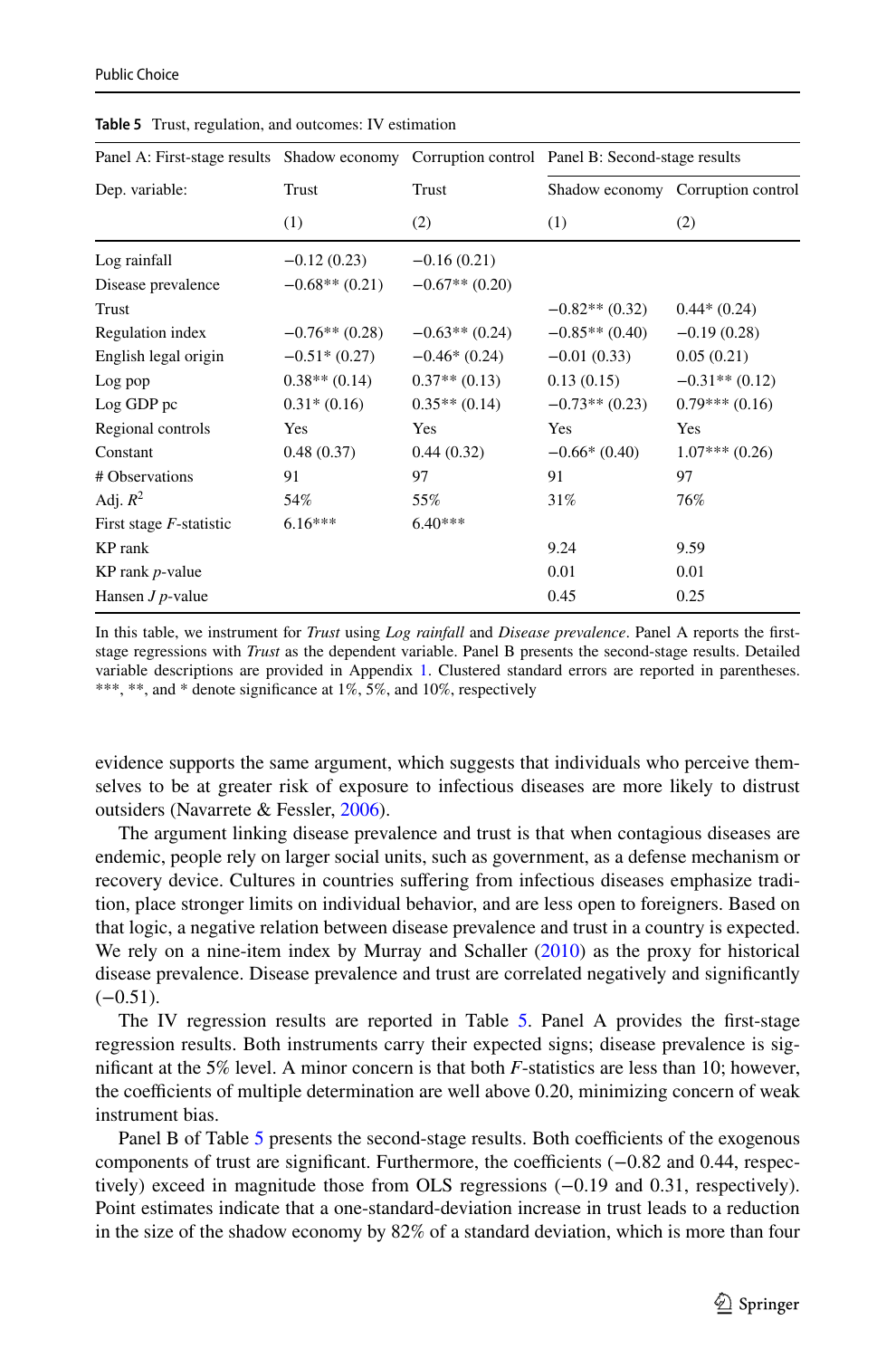times the magnitude suggested by the OLS estimation. We note that after controlling for endogeneity, regulation continues not to afect corruption control but may reduce the size of the shadow economy signifcantly.

All *p*-values from Hansen's *J* overidentifcation test are nonsignifcant, suggesting that we cannot reject the null hypothesis of valid instruments, conditional on at least one instrument meeting that standard. In addition, both *p*-values for the Kleibergen–Paap (KP) rank statistic are less than 0.10, rejecting the null that the instruments are weak.

We address concerns regarding exclusion restrictions in Table [6](#page-16-0). First, we consider the possibility that rainfall variation and disease prevalence do not afect market outcomes through the trust channel but through economic institutions and economic performance. For example, Nikolaev and Salahodjaev [\(2017](#page-29-18)) document that historical disease prevalence afects economic development by fostering the emergence of market-friendly economic institutions. Bennett and Nikolaev  $(2021)$  $(2021)$  show that disease prevalence determines innovation by spurring the development of pro-market cultural values.

Thus, to minimize concerns that our instruments influence market efficiency directly through channels other than trust, we enter two additional explanatory variables: economic freedom and economic growth. To proxy for quality of economic institutions, we rely on an economic freedom index collected from Gwartney et al. ([2020\)](#page-28-31), averaged from 1980 to 2018. The results, presented in columns (1) and (2) of Table [6](#page-16-0), are virtually unchanged. Trust is signifcant in both specifcations.

Next, we enter economic growth measured as the annual percentage growth rate of GDP per capita (constant 2010 US dollars), averaged from 1981 to 2020 and collected from WDI [\(2020](#page-29-16)). Trust remains significant in both estimations after including economic growth, as reported in columns (3) and (4). Combined, the results in columns (1) through (4) alleviate concerns that our instruments affect market efficiency through economic institutions and outcomes.

In the next two columns, we examine whether our instruments infuence market outcomes through social fractionalizations. Rainfall variation incentivizes societies to form small social groups to pool agricultural risks, and such groups can evolve along diferent ethnic, linguistic, and religious lines. The same logic applies to disease prevalence. After controlling for social fractionalizations, our results continue to hold, minimizing concern that the exclusion restriction is violated.

It is plausible that our instruments infuence other cultural dimensions such as religion. Thus, we enter the percentages of population that are Catholic or Muslim in columns (9) and (10). The coefficients on trust remain significant. Last, we include a measure of educational attainment. When diferent social groups emerged in response to rainfall or disease variation, education within each group varied. The coefficients on trust remain significant after including education.

As reported, all *p*-values associated with the KP rank statistic are less than 0.10, rejecting the null that our instruments are weak. Additional evidence supporting the exclusion restriction can be found from the *p*-values of Hansen's *J* tests. All *p*-values are nonsignifcant, suggesting that we cannot reject the null hypothesis that the instruments are valid, conditional on at least one of them meeting that standard. Our instruments are motivated by economically sound theoretical arguments, strengthening the case that our fndings do not sufer from weak instrument bias; moreover, the exclusion restriction is satisfed.

The results from our IV regressions reinforce those from OLS estimations. That is, trust positively and signifcantly relates to market outcomes, but regulation no longer is detrimental to market efficiency. The larger coefficients on trust from the IV regressions imply that OLS estimations may underestimate the degree of impact of trust on market efficiency.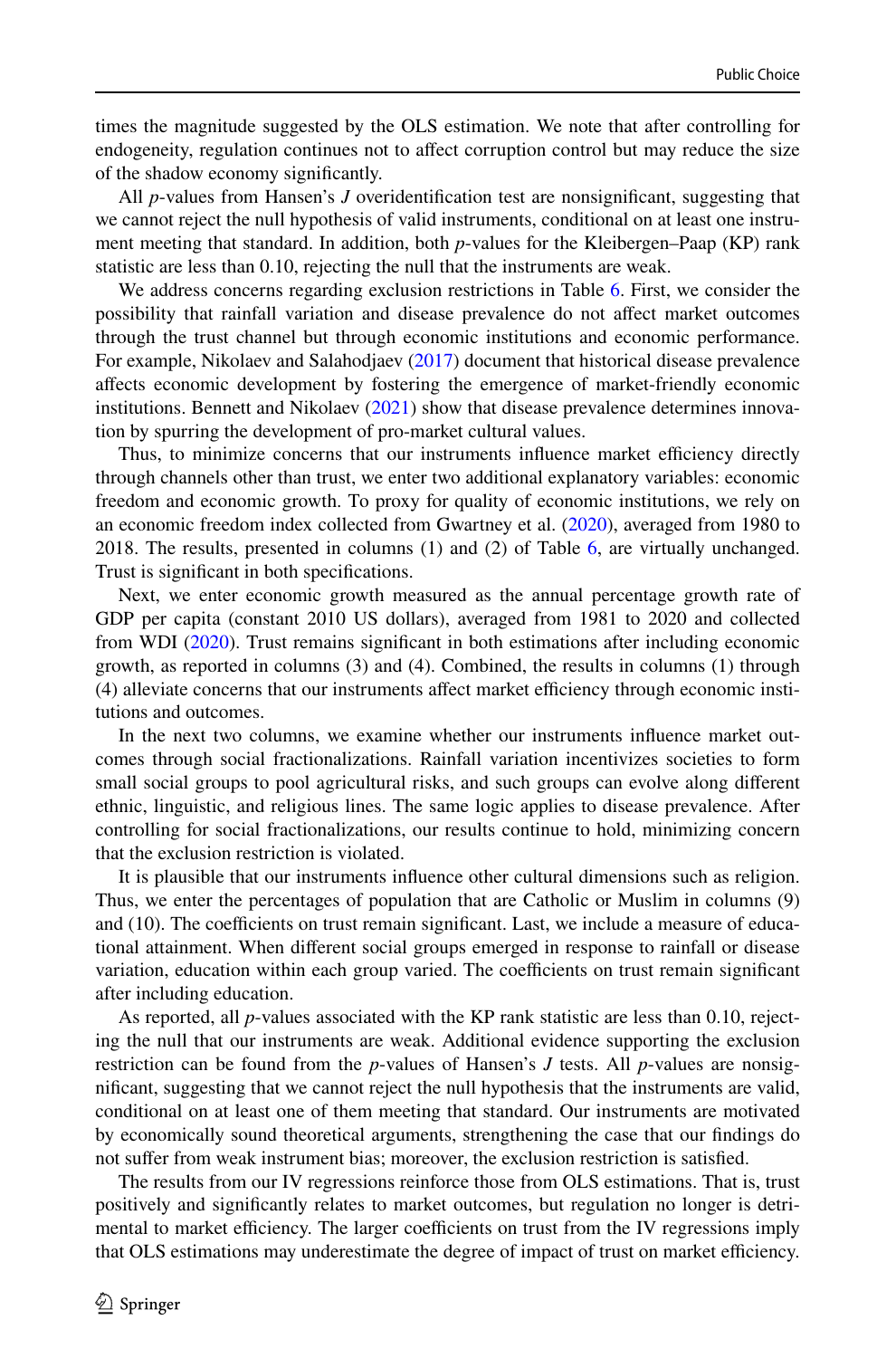<span id="page-16-0"></span>

|                                      | Table 6 Trust, regulation, and outcomes: IV estimations and additional controls |                                |                     |                         |                      |                                |                     |                       |                      |                       |                     |                       |
|--------------------------------------|---------------------------------------------------------------------------------|--------------------------------|---------------------|-------------------------|----------------------|--------------------------------|---------------------|-----------------------|----------------------|-----------------------|---------------------|-----------------------|
| Dep. vari-<br>able:                  | economy<br>Shadow                                                               | ion<br>Corrupt<br>control      | economy<br>Shadow   | Corruption<br>control   | economy<br>Shadow    | Corruption<br>control          | economy<br>Shadow   | Corruption<br>control | economy<br>Shadow    | Corruption<br>control | economy<br>Shadow   | Corruption<br>control |
|                                      |                                                                                 | $\odot$                        | $\odot$             | $\widehat{\mathcal{F}}$ | $\odot$              | $\widehat{\odot}$              | $\widehat{C}$       | $\circledast$         | $\circledcirc$       | (10)                  | $\left(11\right)$   | (12)                  |
| Trust                                | $-0.81***$<br>(0.31)                                                            | (0.20)<br>$0.45***$            | $-0.88**$<br>(0.33) | (0.24)<br>$0.45*$       | $-0.85***$<br>(0.33) | (0.21)<br>$0.55***$            | $-0.79**$<br>(0.30) | (0.22)<br>$0.56***$   | $-0.81***$<br>(0.30) | (0.23)<br>$0.41*$     | $-0.82**$<br>(0.31) | $0.45*(0.25)$         |
| Regulation<br>index                  | $-0.93**$<br>(0.39)                                                             | 0.11(0.26)                     | $-0.90**$<br>(0.41) | (0.27)<br>$-0.18$       | $-0.77**$<br>(0.38)  | (0.24)<br>$-0.14$              | $-0.86**$<br>(0.39) | (0.27)<br>$-0.01$     | $-0.70**$<br>(0.35)  | (0.26)<br>$-0.27$     | $-0.84**$<br>(0.43) | $-0.17(0.29)$         |
| origin<br>English<br>legal           | 0.01(0.32)                                                                      | 0.08(0.18)                     | (0.33)<br>$-0.05$   | 0.06(0.22)              | 0.17(0.31)           | 0.12(0.20)                     | (0.31)<br>$-0.05$   | 0.27(0.21)            | (0.35)<br>$-0.15$    | 0.09(0.24)            | 0.03(0.33)          | 0.08(0.24)            |
| Log pop                              | 0.07(0.16)                                                                      | $\left(0.10\right)$<br>$-0.17$ | 0.10(0.16)          | $-0.30**$<br>(0.12)     | (0.17)<br>$-0.18$    | $-0.22$ <sup>*</sup><br>(0.12) | 0.11(0.15)          | $-0.33***$<br>(0.12)  | 0.13(0.15)           | $-0.30**$<br>(0.12)   | 0.18(0.16)          | $-0.31**$<br>(0.12)   |
| $\log$ GDP<br>$\beta$                | $-0.65***$<br>(0.24)                                                            | $0.57***$<br>(0.16)            | $-0.78**$<br>(0.24) | $0.81***$<br>(0.16)     | $-0.67***$<br>(0.27) | $0.67***$<br>(0.17)            | $-0.73**$<br>(0.23) | $0.72***$<br>(0.16)   | $-0.68**$<br>(0.23)  | $0.76***$<br>(0.17)   | $-0.69**$<br>(0.24) | $0.78***$<br>(0.17)   |
| controls<br>Regional                 | Yes                                                                             | Yes                            | Yes                 | Yes                     | Yes                  | Yes                            | Yes                 | Yes                   | Yes                  | Yes                   | Yes                 | Yes                   |
| Economic<br>freedom                  | (0.19)<br>$-0.21$                                                               | $0.52***$<br>$(0.11)$          |                     |                         |                      |                                |                     |                       |                      |                       |                     |                       |
| Economic<br>$\operatorname*{growth}$ |                                                                                 |                                | (0.05)<br>$-0.09$   | 0.02(0.04)              |                      |                                |                     |                       |                      |                       |                     |                       |
| Manufacturing (% GDP)                |                                                                                 |                                |                     |                         | 0.09(0.13)           | $(0.07)$<br>$-0.08$            |                     |                       |                      |                       |                     |                       |
| Resource rents (% GDP)               |                                                                                 |                                |                     |                         | 0.11(0.08)           | $-0.31***$<br>$(0.07)$         |                     |                       |                      |                       |                     |                       |
| Trade (%<br>GDP)                     |                                                                                 |                                |                     |                         | (0.14)<br>$-0.26*$   | 0.03(0.09)                     |                     |                       |                      |                       |                     |                       |
| Ethnic frac                          |                                                                                 |                                |                     |                         |                      |                                | (0.76)<br>$-0.05$   | $-0.86**$<br>(0.42)   |                      |                       |                     |                       |
| Language<br>frac                     |                                                                                 |                                |                     |                         |                      |                                | 0.36(0.66)          | 0.39(0.37)            |                      |                       |                     |                       |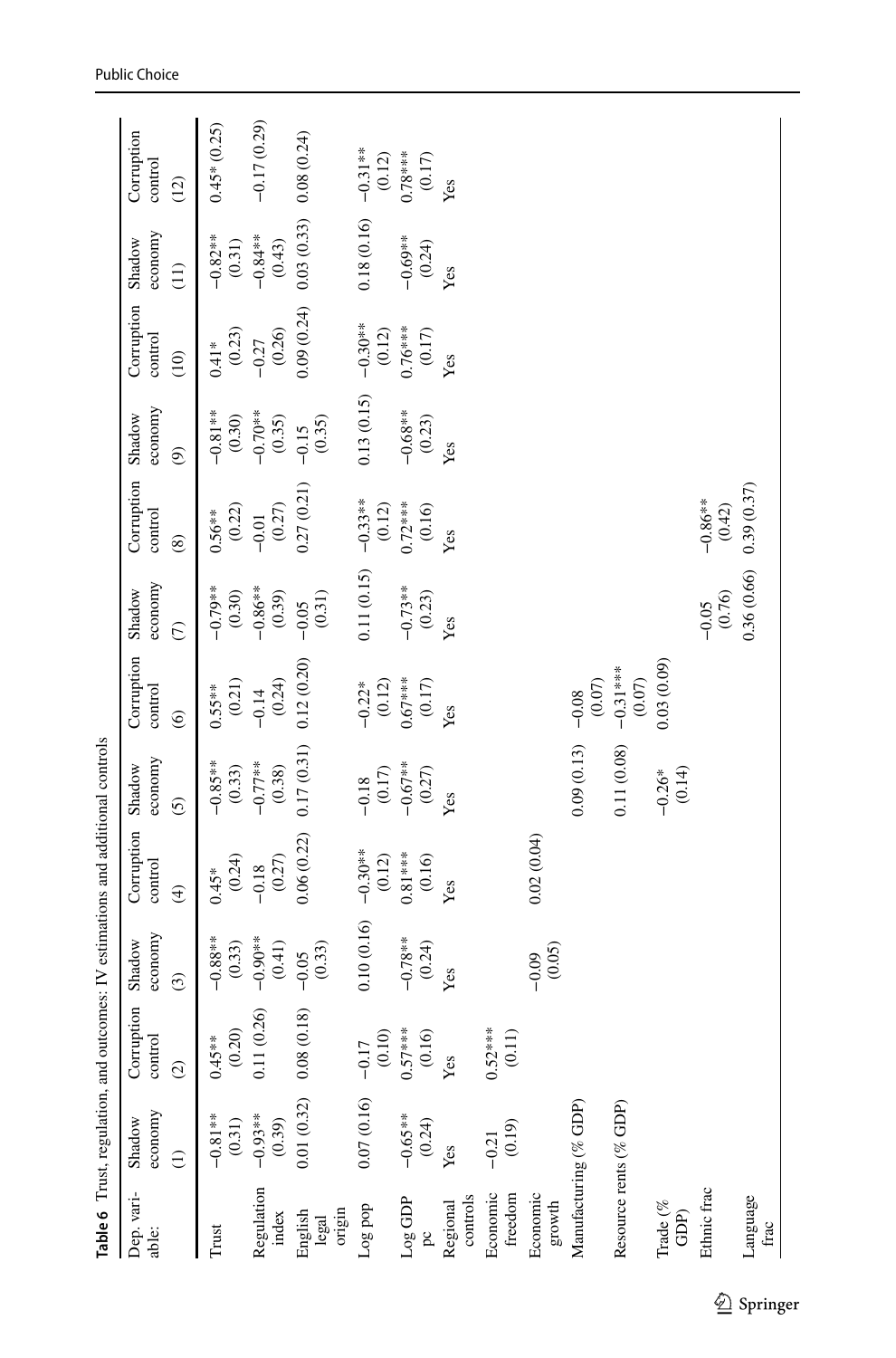| Dep. vari-<br>able:       | economy<br>Shadow | Corruption<br>control | economy<br>Shadow | Corruption<br>control | economy<br>Shadow   | Corruption<br>control  | economy<br>Shadow   | Corruption<br>control | economy<br>Shadow                             | Corruption<br>control | economy<br>Shadow   | Corruption<br>control |
|---------------------------|-------------------|-----------------------|-------------------|-----------------------|---------------------|------------------------|---------------------|-----------------------|-----------------------------------------------|-----------------------|---------------------|-----------------------|
|                           |                   | $\widehat{c}$         | $\odot$           | $\bigoplus$           | $\overline{6}$      | $\widehat{\mathbf{e}}$ | $\widehat{C}$       | $\circledast$         | $\widehat{\mathfrak{G}}$                      | (10)                  | (11)                | (12)                  |
| Religion<br>frac          |                   |                       |                   |                       |                     |                        | $(0.47)$<br>$-0.35$ | $-0.29$<br>(0.26)     |                                               |                       |                     |                       |
| Catholic (%               |                   |                       |                   |                       |                     |                        |                     |                       |                                               | (0.22)<br>$0.37*$     |                     |                       |
| Muslim (%<br>pop)<br>pop) |                   |                       |                   |                       |                     |                        |                     |                       | $-0.87***$<br>$(0.34)$<br>$-0.54$<br>$(0.37)$ | 0.05(0.29)            |                     |                       |
| Education                 |                   |                       |                   |                       |                     |                        |                     |                       |                                               |                       | $-0.24**$<br>(0.12) | $-0.01(0.10)$         |
| Constant                  | (0.38)<br>$-0.58$ | $0.84***$<br>(0.23)   | $-0.56$<br>(0.40) | $1.05***$<br>(0.26)   | $-0.73*$<br>(0.39)  | $0.98***$<br>(0.25)    | $-0.50$<br>(0.51)   | $1.28***$<br>(0.33)   | $-0.25$<br>(0.44)                             | $0.93***$<br>(0.30)   | $-0.76*$<br>(0.41)  | $1.04***$<br>(0.29)   |
| #Observa-<br>tions        |                   | 95                    |                   | 57                    | 88                  | 94                     | 89                  | 94                    | $\overline{5}$                                | 96                    | 89                  | 95                    |
| Adj. $R^2$                | 32%               | 80%                   | $28\%$            | 75%                   |                     |                        |                     | 75%                   | $36\%$                                        |                       |                     |                       |
| KP rank                   | 9.31              | 9.60                  | 9.83              | 10.22                 | $\frac{31\%}{9.58}$ | $\frac{76\%}{10.62}$   | $32\%$<br>9.43      | 9.51                  | 10.16                                         | $\frac{18}{29}$       | $31%$<br>9.09       | $75%$<br>9.38<br>0.01 |
| $p$ -value<br>KP rank     | 0.01              | 0.01                  | 0.01              | 0.01                  |                     | 0.01                   | 0.01                | 0.01                  | 0.01                                          | 0.01                  | 0.01                |                       |
| Hansen J<br>$p$ -value    | 0.56              | 0.65                  | 0.57              | 0.27                  | 0.77                | 0.35                   | 0.83                | 0.23                  | 0.61                                          | 0.29                  | 0.73                | 0.24                  |

Public Choice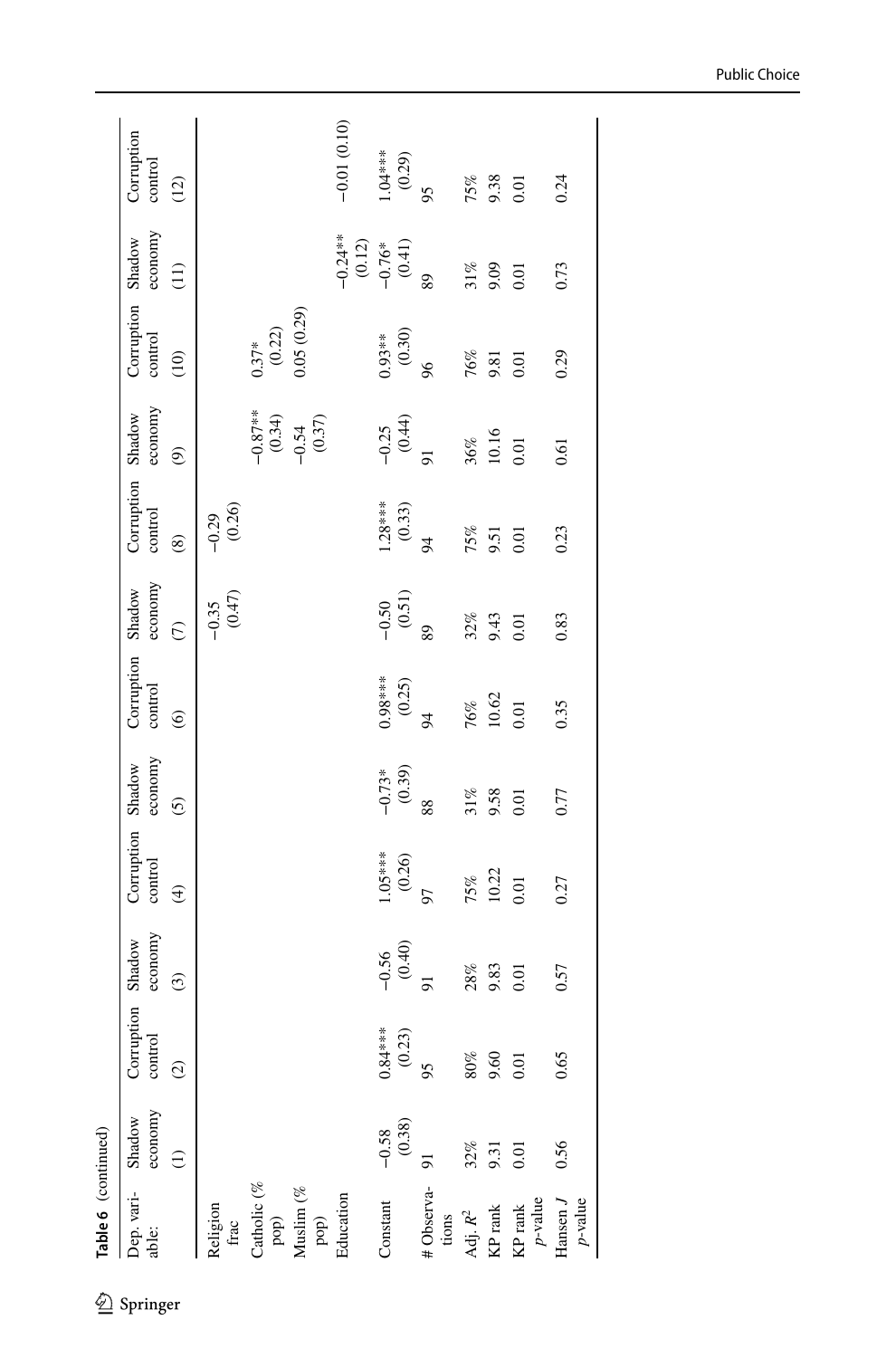| Panel A: OLS estimations |                  |                    | Panel B: IV estimations |                    |
|--------------------------|------------------|--------------------|-------------------------|--------------------|
| Dep. variable:           | Shadow economy   | Corruption control | Shadow economy          | Corruption control |
|                          | (1)              | (2)                | (1)                     | (2)                |
| Trust                    | $-0.30**$ (0.13) | 0.13(0.08)         | $-0.75*(0.45)$          | 0.04(0.38)         |
| Regulation index         | $-0.34(0.29)$    | $-0.53**$ (0.20)   | $-0.86(0.55)$           | $-0.70(0.44)$      |
| Trust*Regulation index   | $-0.24(0.16)$    | $-0.40**$ (0.12)   | $-0.50(0.50)$           | $-0.72*(0.38)$     |
| English legal origin     | 0.29(0.27)       | $-0.04(0.18)$      | 0.12(0.33)              | $-0.08(0.24)$      |
| Log pop                  | $-0.00(0.12)$    | $-0.20*(0.11)$     | 0.11(0.16)              | $-0.22*(0.12)$     |
| Log GDP pc               | $-1.01***(0.12)$ | $0.83***(0.08)$    | $-0.96***(0.17)$        | $0.75***(0.11)$    |
| Regional controls        | Yes              | Yes                | Yes                     | Yes                |
| Constant                 | $-1.29**$ (0.47) | $0.89***(0.23)$    | $-1.03**$ (0.38)        | $0.75**$ (0.24)    |
| # Observations           | 102              | 109                | 91                      | 97                 |
| Adj. $R^2$               | 60%              | 78%                | 48%                     | 77%                |
| KP rank                  |                  |                    | 7.88                    | 6.20               |
| KP rank $p$ -value       |                  |                    | 0.04                    | 0.10               |
| Hansen $J$ $p$ -value    |                  |                    | 0.04                    | 0.78               |

#### <span id="page-18-0"></span>**Table 7** Interaction effects

This table reports OLS and IV results of the interaction efects between trust and regulation index. Detailed variable descriptions are provided in Appendix [1.](#page-20-0) Clustered standard errors are reported in parentheses. \*\*\*, \*\*, and \* denote signifcance at 1%, 5%, and 10%, respectively

#### **4.5 Interaction efect of trust and regulation**

Until now, we have provided substantial evidence that trust promotes market efficiency directly and that the negative impact of regulation on market efficiency is attenuated when trust is considered. However, as hypothesized above, it is plausible that trust and regulation work interdependently as either complements or substitutes.

In Table [7](#page-18-0) we explore that potential association by examining interaction effects between trust and business regulation. The OLS and IV results are reported in Panels A and B, respectively. Trust is instrumented by log rainfall variation and historical disease prevalence; the trust-regulation index interaction is instrumented by interacting the log rainfall variation-regulation index and historical disease prevalence-regulation index. OLS and IV regressions reveal that the interaction efect is negative and signifcant for the corruption control estimations but nonsignifcant in the shadow economy specifcations; however, trust is signifcant in those estimations, indicating that trust retains a direct efect on the shadow economy.

To gain additional insights, we plot the marginal efects of trust for each specifcation with 95% confdence intervals. For both shadow economy estimations (Fig. [2](#page-19-0)a and c) trust signifcantly reduces the size of the shadow economy at low levels of regulation. For example, based on the IV estimation, a one-standard-deviation increase in trust in the least regulated country, Singapore, shrinks the size of the shadow economy by 32% of a standard deviation. However, as regulation expands, trust becomes nonsignifcant.

As shown in Fig. [2b](#page-19-0) and d, in countries with less business regulation, trust strengthens corruption control signifcantly. Take column (2) in Panel B, for example. A one-standarddeviation increase in trust strengthens corruption control by more than 50% of a standard deviation in low regulation countries. The marginal efect becomes nonsignifcant as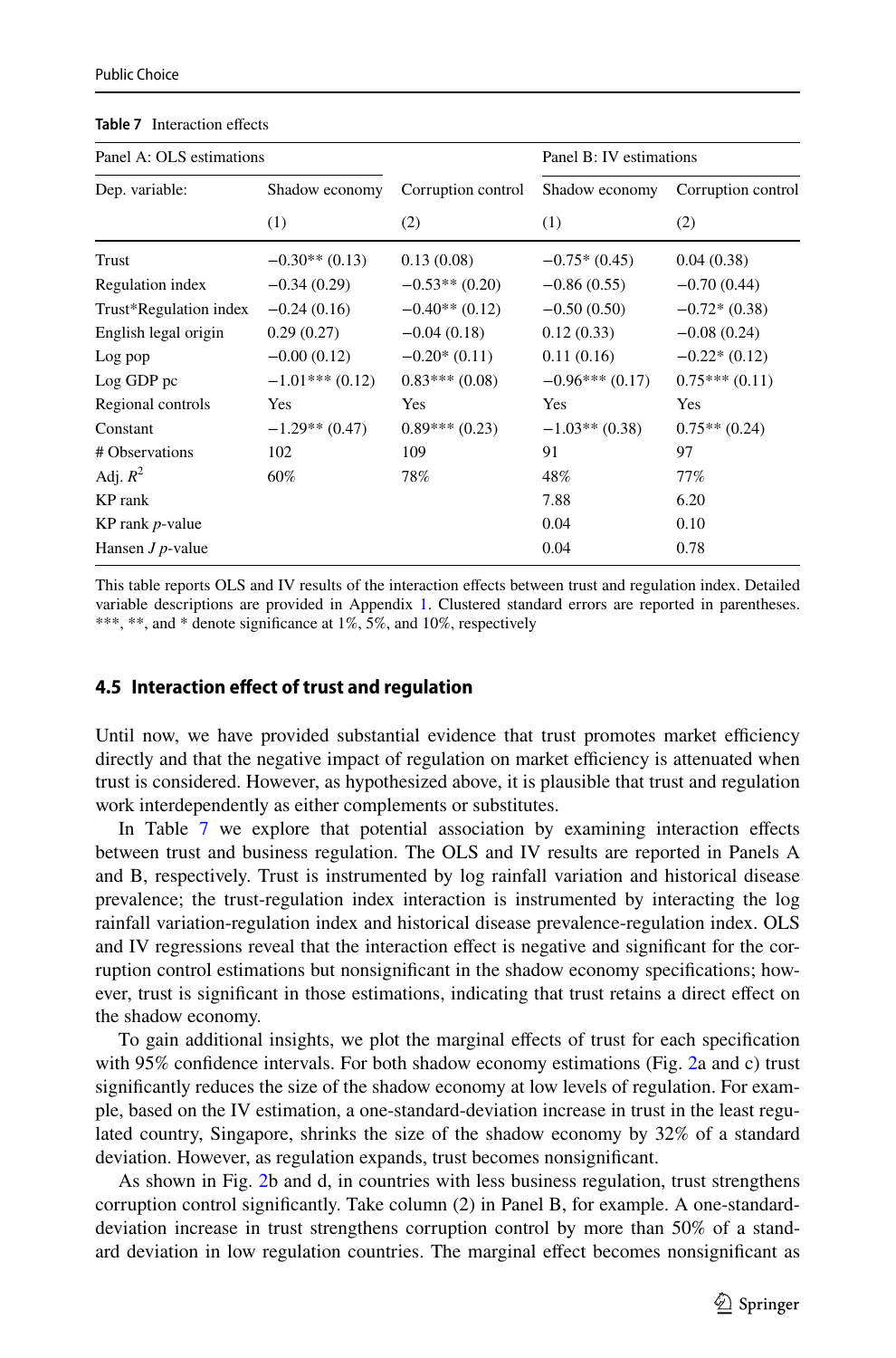

<span id="page-19-0"></span>**Fig. 2** Marginal efects of trust at diferent levels of regulation. Based on estimations presented in Table [7.](#page-18-0) Marginal plots shown with 95% confdence intervals. **a** Marginal efects of trust on shadow economy, OLS estimation. **b** Marginal efects of trust on corruption control, OLS estimation. **c** Marginal efects of trust on shadow economy, IV estimation. **d** Marginal efects of trust on corruption control, IV estimation

regulation expands. The interaction results suggest that as business regulation increases from its minimum to maximum level, the positive impact of trust on market efficiency disappears. Combined, the results in Table [7](#page-18-0) suggest that trust works best in countries where business regulation is comparatively lax. Therefore, trust can substitute for a lack of formal rules, providing an alternative to business regulation.

To provide additional evidence, we split the sample into low regulation and high regu-lation countries based on the mean of the business regulation index.<sup>[6](#page-19-1)</sup> According to both OLS and IV estimations, trust shrinks the size of the shadow economy signifcantly and strengthens corruption control in low regulation countries. For instance, a one-standarddeviation increase in trust leads to a 41% standard-deviation reduction in the shadow economy and a 54% standard-deviation increase in corruption control. None of the trust coeffcients are signifcant in highly regulated countries, indicating that the impact of trust in those countries is weak.

<span id="page-19-1"></span>The results are not tabulated to save space but are available upon request.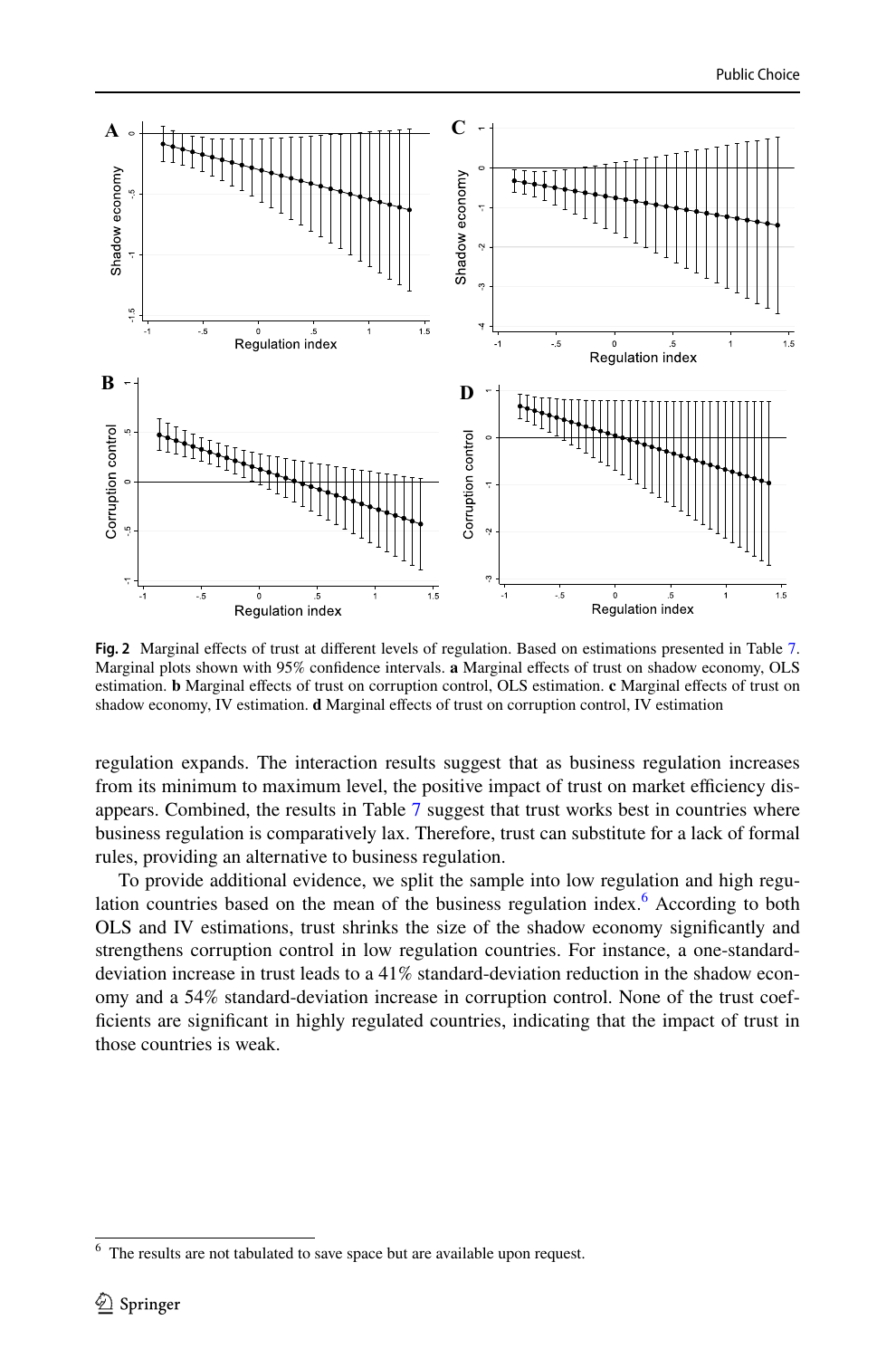## **5 Conclusion**

Business regulation is sought by well-organized interest groups to capture abnormal profts by undermining competitive market forces. Politicians also exploit regulatory regimes to extract rents and line their own pockets. We expand the interest-group theory of regulation by arguing that generalized trust alters the relative payofs of rent-seeking for industry-specifc regulations and proft-maximizing wealth creation. Politicians also face more political accountability in high-trust countries and therefore are less likely to use regulation to extract rents for fear of being voted out of office. As a result, lack of trust not only allows for the adoption of burdensome business regulation, but it also explains market inefficiency.

We document empirically that trust reduces the demand for stringent business regulation, and that it promotes market efficiency directly. When trust is entered along with indices of regulation, regulation no longer leads to adverse market outcomes. That fnding suggests that regulation is not the root cause of market inefficiency. It is instead the lack of trust. Furthermore, interactions and split sample results indicate that trust is a substitute for, not a complement to, business regulation. In countries where business regulation is relatively lax, trust facilitates market efficiency.

Our study has relevant policy implications. We view our work as suggesting that trust may constrain economic and political actors, including special interest groups and policymakers. That implication aligns with public choice arguments wherein policymakers are motivated mainly by reelection goals and not vague conceptions of the public's interest. Thus, in high trust societies where individuals do not desire market intervention, policymakers have less room to cater to special interest groups by increasing the regulatory burden. Not only do our results suggest that trust ties the hands of policymakers in terms of what types of regulations can be pursued, but that it is benefcial for economic development.

## <span id="page-20-0"></span>**Appendix 1**

See Table [8.](#page-21-0)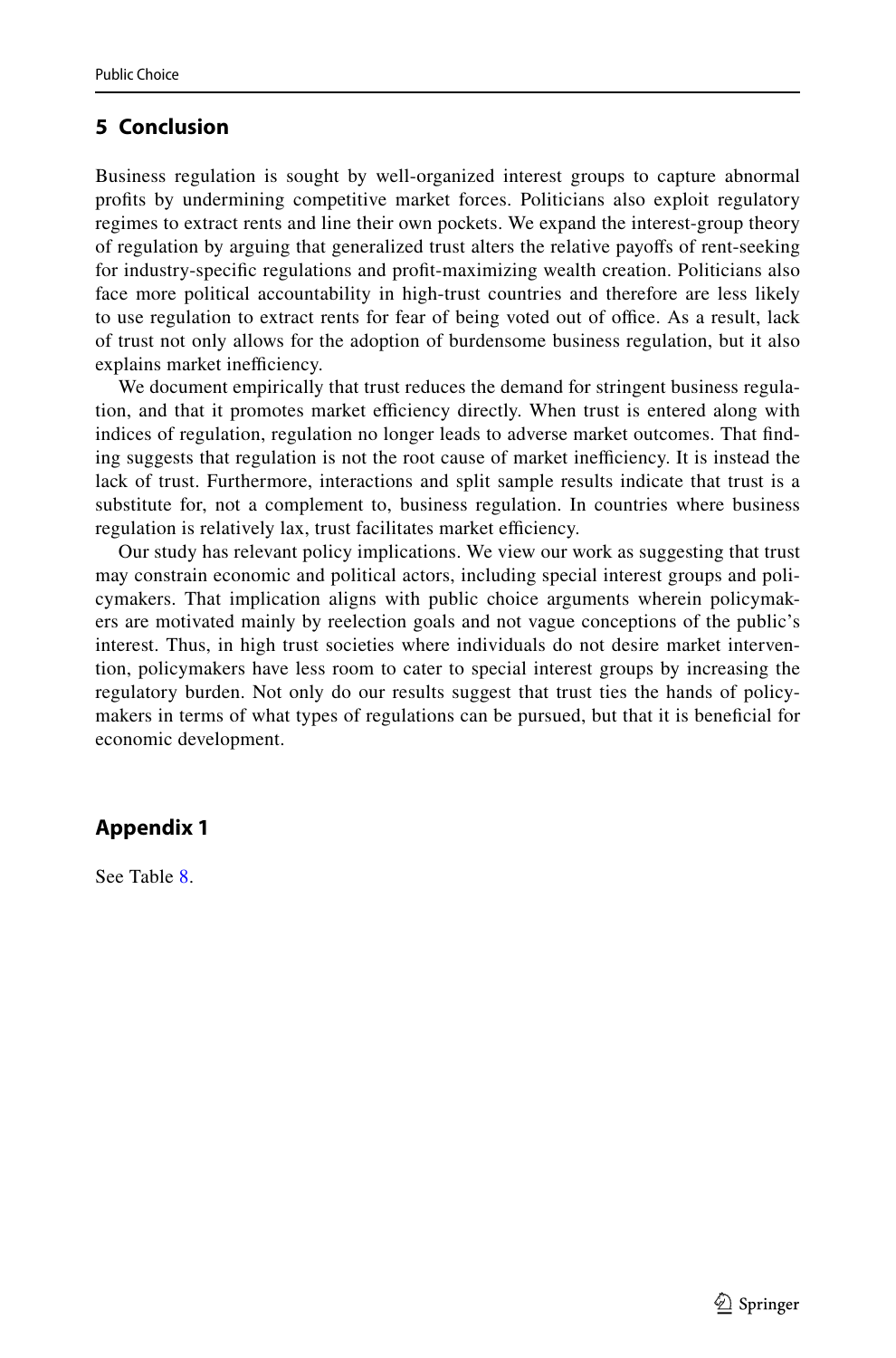<span id="page-21-0"></span>

| Variable            | Description                                                                                                                                                                                                                                                 | Source                                                                                                    |
|---------------------|-------------------------------------------------------------------------------------------------------------------------------------------------------------------------------------------------------------------------------------------------------------|-----------------------------------------------------------------------------------------------------------|
| Trust               | databases: Integrated Values Survey, Afrobarometer, and Latinobarómetro, 1981-2020. Data<br>Percentage of respondents answering "yes" most people can be trusted. Averaged over three<br>is standardized                                                    | (1999, 2005, 2011); Latinobarómetro Data<br>Haerpfer et al. (2021); Afrobarometer Data<br>$(1996 - 2018)$ |
| Regulation measures |                                                                                                                                                                                                                                                             |                                                                                                           |
| Business entry      | Standardized index created by extracting the first principal component of procedures, time, and<br>cost to open a new business. Averaged from 2016 to 2020                                                                                                  | Doing Business (2020)                                                                                     |
| Register property   | Standardized index created by extracting the first principal component of procedures, time, and<br>cost to register property. Averaged from 2016 to 2020                                                                                                    | Doing Business (2020)                                                                                     |
| Construction        | Standardized index created by extracting the first principal component of procedures, time, and<br>cost to build a warehouse. Averaged from 2016 to 2020                                                                                                    | Doing Business (2020)                                                                                     |
| Utility             | Standardized index created by extracting the first principal component of procedures, time, and<br>cost to obtain a permanent electricity connection for a new warehouse. Averaged from 2016<br>to $2020$                                                   | Doing Business (2020)                                                                                     |
| Trade               | cost of document and border compliance to import and export goods. Averaged from 2016 to<br>Standardized index created by extracting the first principal component of time (in hours) and<br>2020                                                           | Doing Business (2020)                                                                                     |
| Court               | Standardized index created by extracting the first principal component of time and cost to<br>a contract in a court. Averaged from 2016 to 2020<br>enforce                                                                                                  | Doing Business (2020)                                                                                     |
| Debt                | Standardized index created by extracting the first principal component of time and cost of insol-<br>proceedings involving domestic legal entities. Averaged from 2016 to 2020<br>vency <sub>1</sub>                                                        | Doing Business (2020)                                                                                     |
| Tax                 | Standardized index created by extracting the first principal component of time and payments of<br>the administrative burden of paying taxes and complying with post-filing procedures, and total<br>tax contribution (% profit). Averaged from 2016 to 2020 | Doing Business (2020)                                                                                     |
| Regulation index    | Standardized index created by extracting the first principal component of the eight regulations<br>measures to open and legally operate a business                                                                                                          | Doing Business (2020)                                                                                     |
| Outcones            |                                                                                                                                                                                                                                                             |                                                                                                           |
| Shadow economy      | Measures the size of the unofficial economy, or informal economy, as a percentage of GDP.<br>Normalized with a mean of 0 and a standard deviation of 1                                                                                                      | Hassan and Schneider (2016)                                                                               |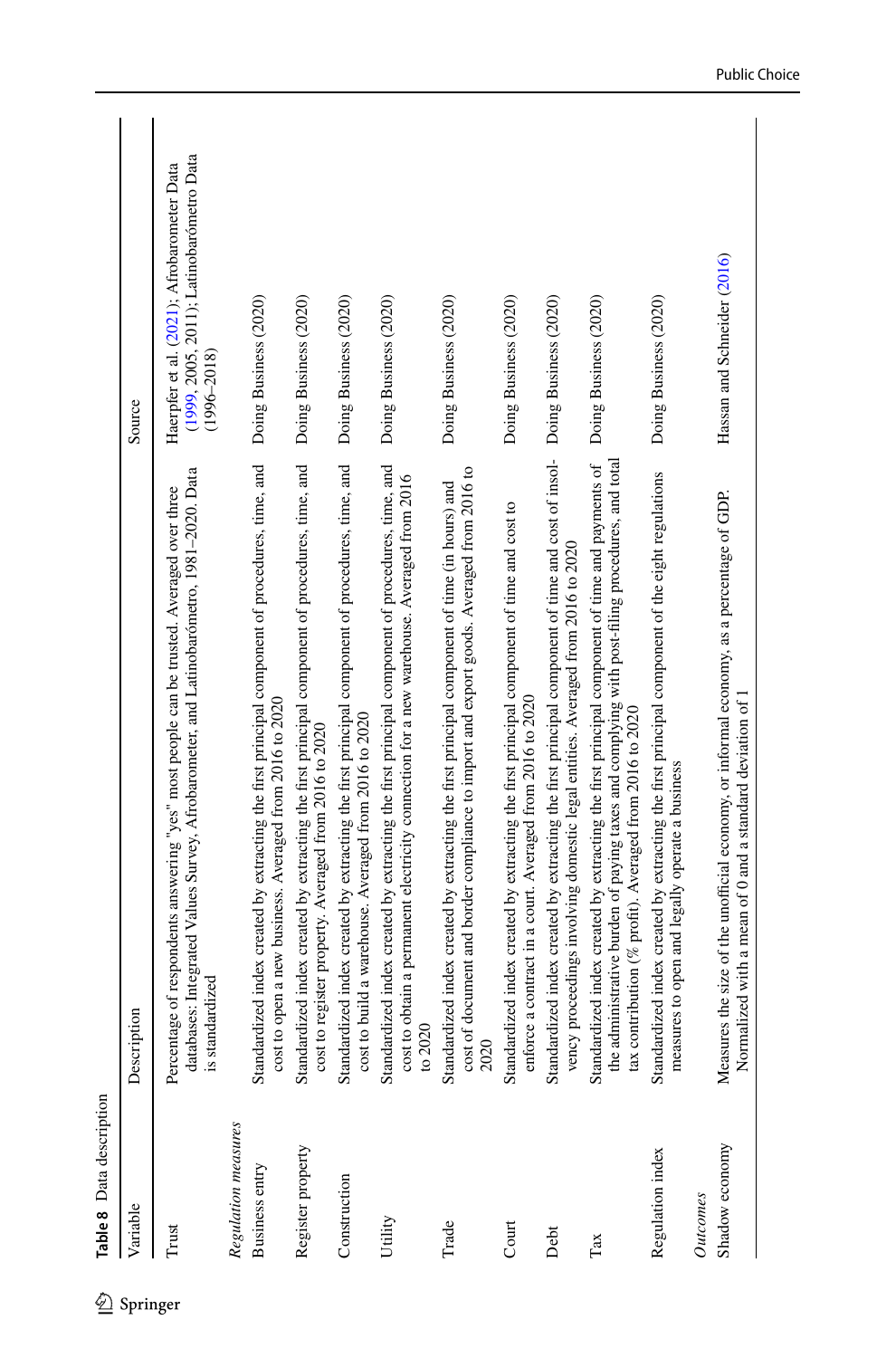| Table 8 (continued)    |                                                                                                                                                                                                                                                                                                                           |                           |
|------------------------|---------------------------------------------------------------------------------------------------------------------------------------------------------------------------------------------------------------------------------------------------------------------------------------------------------------------------|---------------------------|
| Variable               | Description                                                                                                                                                                                                                                                                                                               | Source                    |
| Corruption control     | elites and private interests. Averaged from 1996 to 2019. Normalized with a mean of 0 and a<br>including both petty and grand forms of corruption. It also includes capture of the state by<br>Corruption control captures perceptions to which public power is exercised for private gain,<br>deviation of 1<br>standard | Kaufmann et al. (2019)    |
| Controls               |                                                                                                                                                                                                                                                                                                                           |                           |
| English legal origin   | variable equals one for a country with an English legal origin, and zero otherwise<br>Indicator                                                                                                                                                                                                                           | La Porta et al. (2008)    |
| Log pop                | Log of total population. Averaged from 1981 to 2020. Data is standardized                                                                                                                                                                                                                                                 | WDI (2020)                |
| Log GDP pc             | Log GDP per capita, PPP, constant international \$. Averaged from 1981 to 2020. Data is stand-<br>ardized                                                                                                                                                                                                                 | WDI (2020)                |
| Regional controls      | Pacific, Eastern and Central Europe, Middle East and North Africa, South Asia, sub-Saharan<br>Regional dummy variables reflecting a country's location in the following regions: East Asia<br>Africa, Latin America, and North America                                                                                    | WDI (2020)                |
| Manufacturing (% GDP)  | The total output of the manufacturing sector in a country as a percentage of GDP. Averaged<br>from 1981 to 2020                                                                                                                                                                                                           | WDI (2020)                |
| Resource rents (% GDP) | Share of the economy from natural resource rents. Averaged from 1981 to 2020                                                                                                                                                                                                                                              | WDI (2020)                |
| Trade (% GDP)          | Trade is the sum of exports and imports of goods and services measured as a share of GDP.<br>Averaged from 1981 to 2020                                                                                                                                                                                                   | WDI (2020)                |
| Ethnic frac            | Measures the probability that two randomly selected individuals from a country's population<br>will belong to the same ethnic group. Ranges from 0 to 1                                                                                                                                                                   | Alesina et al. (2003)     |
| Language frac          | fractionalization. Measures the probability that two randomly selected individuals<br>from a country's population will belong to the same language. Ranges from 0 to 1<br>Language                                                                                                                                        | Alesina et al. (2003)     |
| Religion frac          | fractionalization. Measures the probability that two randomly selected individuals<br>from a country's population will belong to the same religion. Ranges from 0 to 1<br>Religious                                                                                                                                       | Alesina et al. (2003)     |
| Catholic (% pop)       | Share of population that is Catholic in 2000                                                                                                                                                                                                                                                                              | McCleary and Barro (2006) |
| Muslim (% pop)         | Share of population that is Muslim in 2000                                                                                                                                                                                                                                                                                | McCleary and Barro (2006) |
| Education              | Primary school enrollment (% gross). Averaged from 1981 to 2019                                                                                                                                                                                                                                                           | WDI (2020)                |
|                        |                                                                                                                                                                                                                                                                                                                           |                           |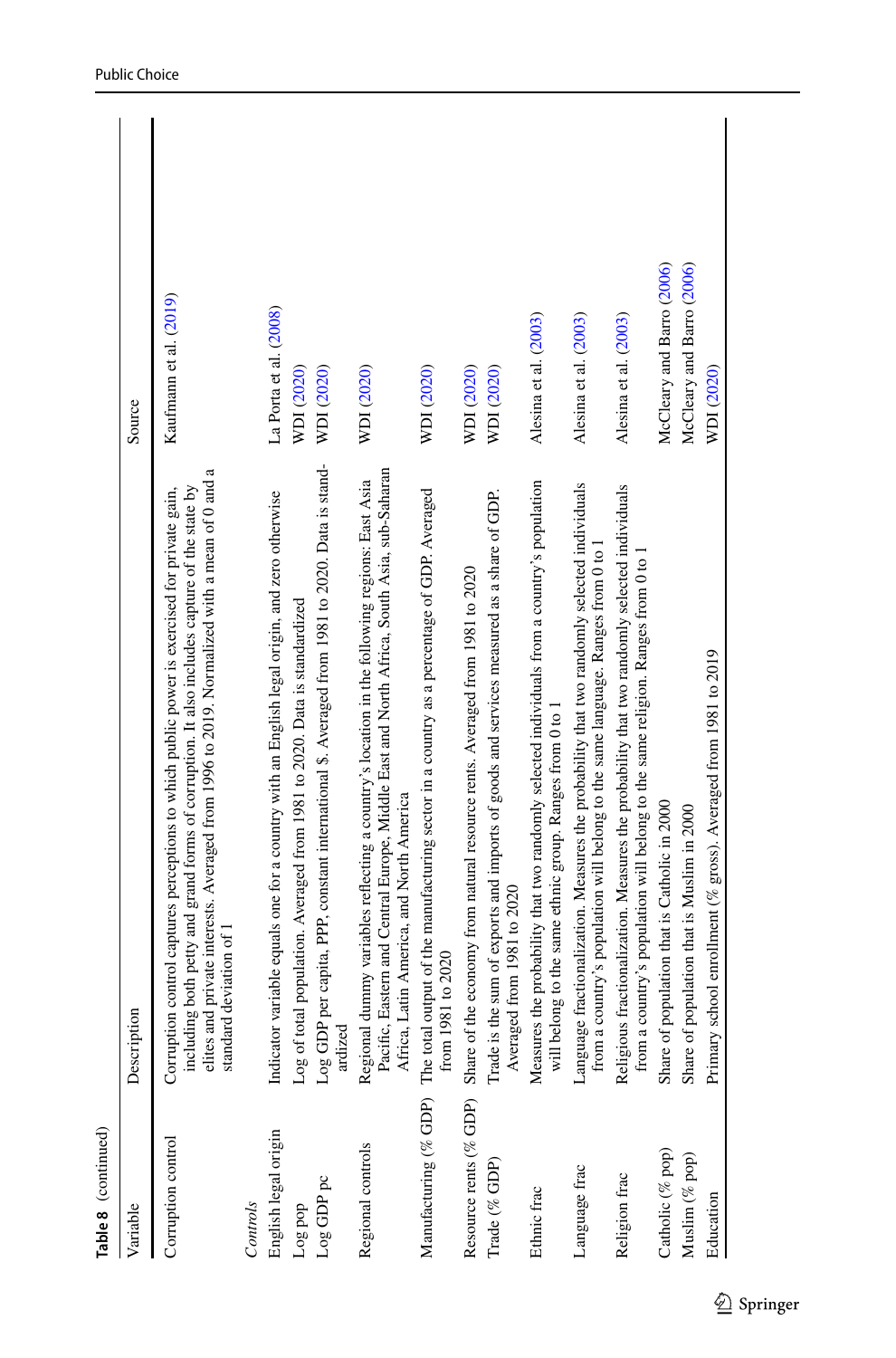| /ariable           | Description                                                                                                                                                                                                                                                                                                                                                                                                                 | Source                     |
|--------------------|-----------------------------------------------------------------------------------------------------------------------------------------------------------------------------------------------------------------------------------------------------------------------------------------------------------------------------------------------------------------------------------------------------------------------------|----------------------------|
| Economic freedom   | private ownership, freedom to trade with foreigners, and regulation of credit, labor, and busi-<br>Economic freedom index measures the level of economic freedom based on five broad catego-<br>ries: size of government, monetary policy and price stability, legal structure and security of<br>The index ranges from zero to ten, with ten representing a greater degree of freedom.<br>Averaged 1980 to 2018<br>ness. T | Gwartney et al. (2020)     |
| Economic growth    | Economic growth is measured as the annual percentage growth rate of GDP per capita (constant WDI (2020)<br>JS dollars), averaged from 1981-2020<br>2010                                                                                                                                                                                                                                                                     |                            |
| Instruments        |                                                                                                                                                                                                                                                                                                                                                                                                                             |                            |
| Log rainfall       | log of the coefficient of variation of intertemporal monthly rainfall levels over the<br>from 1900 to 2009<br>period<br>Natural                                                                                                                                                                                                                                                                                             | Davis (2016)               |
| Disease prevalence | Historical presence of nine infectious diseases: leishmaniasis, schistosomes, trypanosomes,<br>leprosy, malaria, typhus, filaria, dengue, and tuberculosis                                                                                                                                                                                                                                                                  | Murray and Schaller (2010) |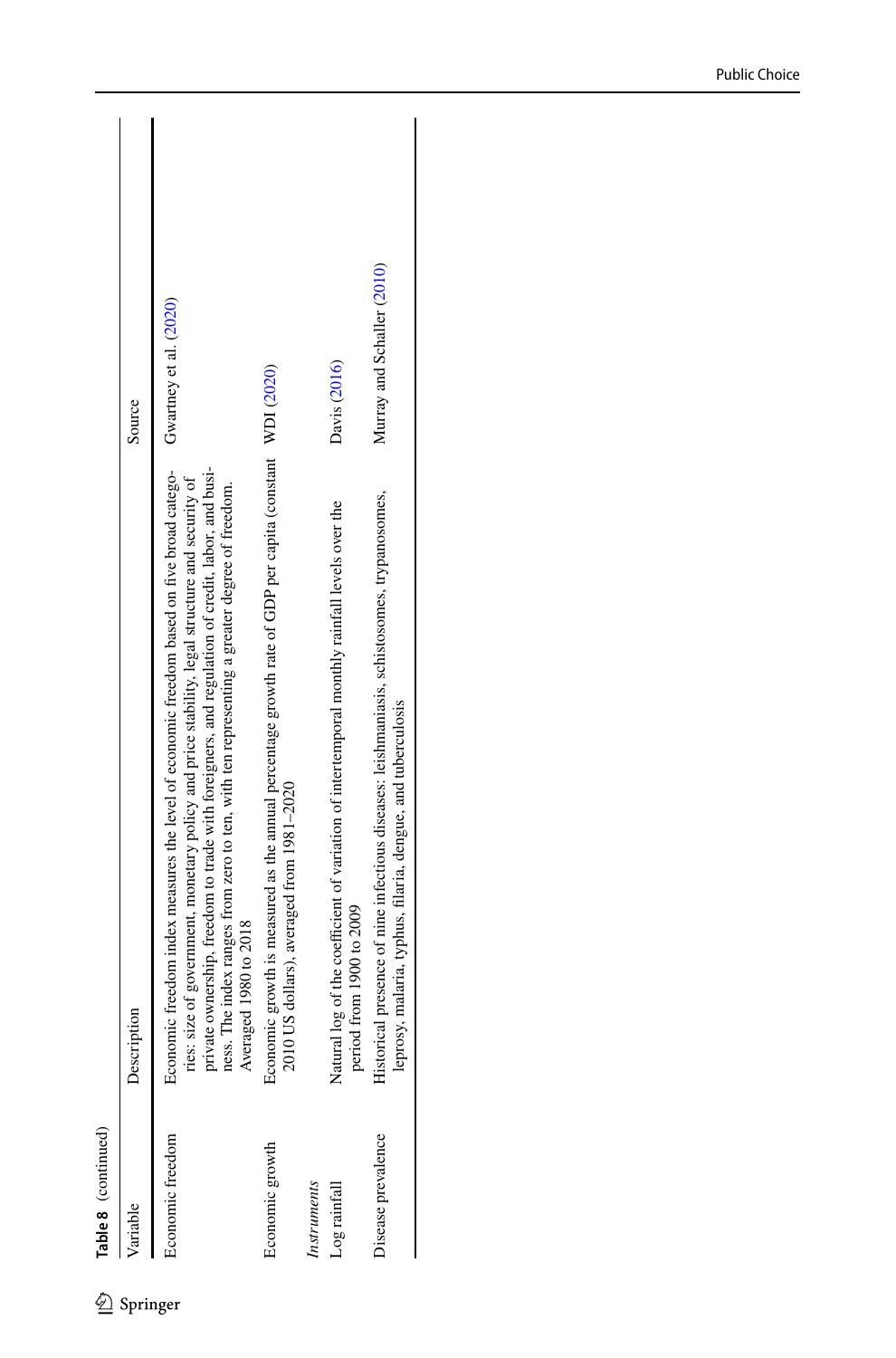# <span id="page-24-0"></span>**Appendix 2**

See Table [9.](#page-24-3)

|                                             | PC <sub>1</sub> | PC <sub>2</sub> | PC <sub>3</sub> | PC <sub>4</sub> | PC <sub>5</sub> | PC <sub>6</sub> | PC7     | PC <sub>8</sub> |
|---------------------------------------------|-----------------|-----------------|-----------------|-----------------|-----------------|-----------------|---------|-----------------|
| Panel A: Regulation index                   |                 |                 |                 |                 |                 |                 |         |                 |
| Eigenvalue                                  | 2.53            | 1.31            | 1.09            | 0.96            | 0.73            | 0.67            | 0.39    | 0.31            |
| Proportion                                  | 0.32            | 0.16            | 0.14            | 0.12            | 0.09            | 0.08            | 0.05    | 0.04            |
| Cumulative                                  | 0.32            | 0.48            | 0.62            | 0.74            | 0.83            | 0.91            | 0.96    | 1.00            |
| Eigenvectors                                |                 |                 |                 |                 |                 |                 |         |                 |
| <b>Business entry</b>                       | 0.45            | $-0.40$         | 0.04            | $-0.23$         | 0.01            | 0.27            | 0.41    | 0.58            |
| Court                                       | 0.42            | 0.24            | $-0.15$         | 0.17            | $-0.20$         | 0.69            | $-0.44$ | $-0.09$         |
| Register property                           | $-0.08$         | $-0.04$         | 0.87            | 0.19            | $-0.29$         | 0.22            | 0.18    | $-0.17$         |
| Trade                                       | 0.04            | 0.75            | 0.13            | 0.24            | 0.38            | 0.01            | 0.28    | 0.37            |
| Construction                                | $-0.02$         | $-0.42$         | $-0.15$         | 0.84            | 0.28            | 0.06            | 0.09    | $-0.01$         |
| Utility                                     | 0.43            | 0.05            | 0.12            | 0.27            | $-0.42$         | $-0.60$         | $-0.31$ | 0.30            |
| Debt                                        | 0.53            | 0.13            | $-0.16$         | 0.01            | $-0.07$         | $-0.16$         | 0.54    | $-0.60$         |
| Tax                                         | 0.38            | $-0.15$         | 0.37            | $-0.18$         | 0.69            | $-0.12$         | $-0.38$ | $-0.18$         |
| Panel B: Regulation index, democracy sample |                 |                 |                 |                 |                 |                 |         |                 |
| Eigenvalue                                  | 3.42            | 1.69            | 0.88            | 0.54            | 0.53            | 0.44            | 0.40    | 0.10            |
| Proportion                                  | 0.43            | 0.21            | 0.11            | 0.07            | 0.07            | 0.05            | 0.05    | 0.01            |
| Cumulative                                  | 0.43            | 0.64            | 0.75            | 0.82            | 0.88            | 0.94            | 0.99    | 1.00            |
| Eigenvectors                                |                 |                 |                 |                 |                 |                 |         |                 |
| <b>Business entry</b>                       | 0.48            | $-0.22$         | 0.09            | 0.07            | $-0.14$         | $-0.11$         | $-0.36$ | 0.74            |
| Court                                       | 0.27            | 0.47            | $-0.22$         | $-0.10$         | $-0.72$         | 0.26            | 0.25    | 0.02            |
| Register property                           | 0.26            | 0.33            | 0.69            | $-0.26$         | 0.06            | $-0.45$         | 0.25    | $-0.07$         |
| Trade                                       | $-0.31$         | 0.53            | $-0.01$         | 0.31            | 0.35            | 0.13            | 0.28    | 0.55            |
| Construction                                | 0.29            | 0.48            | $-0.20$         | $-0.35$         | 0.41            | 0.21            | $-0.54$ | $-0.14$         |
| Utility                                     | 0.38            | $-0.30$         | $-0.21$         | $-0.38$         | 0.37            | 0.27            | 0.59    | 0.13            |
| Debt                                        | 0.38            | 0.12            | $-0.49$         | 0.44            | 0.15            | $-0.58$         | 0.14    | $-0.18$         |
| Tax                                         | 0.40            | $-0.03$         | 0.37            | 0.60            | 0.11            | 0.51            | 0.01    | $-0.27$         |

<span id="page-24-3"></span>**Table 9** Principal component analysis, eigenanalysis of the correlation matrix

## <span id="page-24-1"></span>**Appendix 3**

See Table [10.](#page-25-0)

# <span id="page-24-2"></span>**Appendix 4**

See Table [11.](#page-26-0)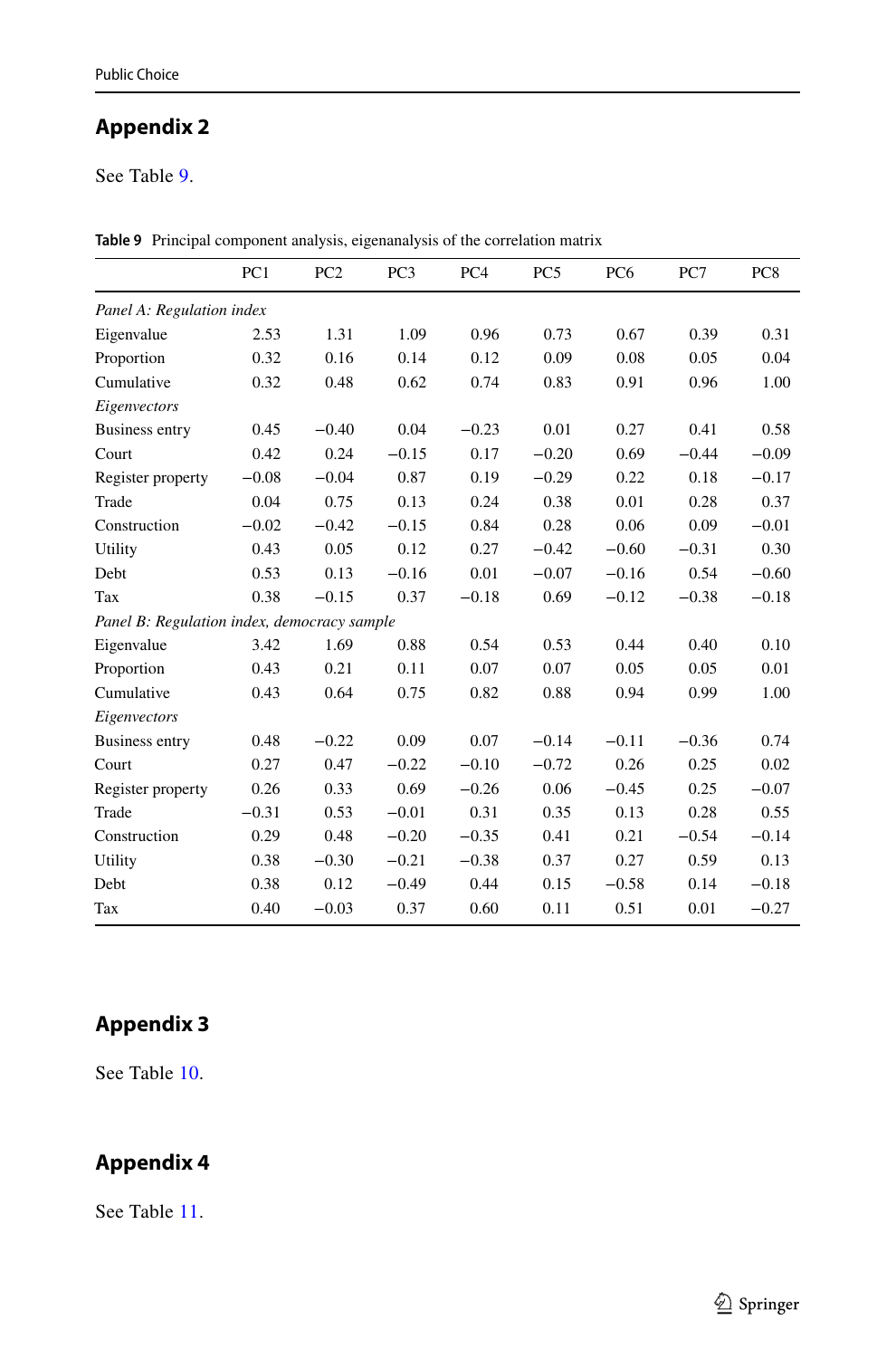<span id="page-25-0"></span>

|                     | Business entry regulation            |                                 |             |                    |             |                                    | Court regulation |             | Register property regulation |            |              |
|---------------------|--------------------------------------|---------------------------------|-------------|--------------------|-------------|------------------------------------|------------------|-------------|------------------------------|------------|--------------|
|                     | Procedures-men                       | Time-men                        | Cost-men    | Procedures-women   | Time-women  | Cost-women                         | Cost             | Time        | Procedures                   | Time       | Cost         |
| Trust               | $-1.26***$                           | $-5.46***$                      | $-8.16***$  | $-1.27***$         | $-5.47***$  | $-8.16***$                         | $-3.99***$       | $-83.43***$ | $-1.08***$                   | $-8.75***$ | $-0.39*$     |
|                     | (0.23)                               | (1.54)                          | (1.86)      | (0.23)             | (1.54)      | (1.86)                             | (1.07)           | (19.77)     | (0.17)                       | (2.38)     | (0.23)       |
| Constant            | $6.86***$                            | 18.91***                        | 14.93***    | 6.91 ***           | 18.97***    | 14.93***                           | 28.54***         | 612.21***   | 5.88***                      | $35.25***$ | $4.49***$    |
|                     | (0.28)                               | (2.29)                          | (2.52)      | (0.29)             | (2.29)      | (2.52)                             | (1.28)           | (25.94)     | (0.20)                       | (3.53)     | (0.30)       |
| Adj. $R^2$          | $14\%$                               | 4%                              | $8\%$       | $14\%$             | 4%          | 8%                                 | 7%               | 8%          | 20%                          | 4%         | $1\%$        |
|                     | Trade regulation-document compliance |                                 |             |                    |             | Trade regulation-border compliance |                  |             |                              |            |              |
|                     | Time-export                          | Time-import                     | Cost-export | Cost-import        | Time-export | Time-import                        | Cost-export      | Cost-import |                              |            |              |
| Trust               | $-5.04$                              | $-12.60*$                       | $-11.20$    | $-30.41**$         | $-3.58$     | $-15.62$                           | $-52.60**$       | $-81.05***$ |                              |            |              |
|                     | (8.83)                               | (7.15)                          | (11.69)     | (12.68)            | (9.91)      | (11.19)                            | (21.41)          | (23.05)     |                              |            |              |
| Constant            | 17.18                                | $31.50**$                       | 75.39***    | 95.50***           | 24.08       | 38.14**                            | 272.39***        | 286.77***   |                              |            |              |
|                     | (14.85)                              | (11.71)                         | (18.06)     | (21.03)            | (16.58)     | (17.83)                            | (26.24)          | (26.46)     |                              |            |              |
| Adj. $\mathbb{R}^2$ | $-1\%$                               | $\mathcal{O}_{\infty}^{\infty}$ | $-1\%$      | $1\%$              | $-1\%$      | $0\%$                              | 3%               | 7%          |                              |            |              |
|                     | Construction regulation              |                                 |             | Utility regulation |             |                                    | Debt regulation  |             | Taxes regulation             |            |              |
|                     | Procedures                           | Time                            | Cost        | Procedures         | Time        | Cost                               | Time             | Cost        | Payments                     | Time       | Contribution |
| Trust               | $-1.27**$                            | $-21.92**$                      | $-1.23***$  | $-0.31**$          | $-7.96**$   | $-376.52***$                       | $-0.48***$       | $-3.20***$  | $-4.90***$                   | $-61.98**$ | $-0.37$      |
|                     | (0.45)                               | (7.12)                          | (0.34)      | (0.10)             | (3.21)      | (105.04)                           | (0.08)           | (0.59)      | (0.90)                       | (24.15)    | (1.27)       |
|                     | Constant 15.29***                    | 162.82****                      | $4.25***$   | 4.97***            | 84.85***    | 643.37***                          | $2.29***$        | $13.72***$  | 18.70***                     | 241.76***  | 39.70***     |
|                     | (0.43)                               | (7.21)                          | (0.44)      | (0.13)             | (4.66)      | (131.08)                           | (0.09)           | (0.67)      | (1.28)                       | (19.54)    | (1.49)       |
| Adj. $R^2$          | 6%                                   | 7%                              | 5%          | 4%                 | 2%          | 6%                                 | 19%              | 16%         | $11\%$                       | 7%         | $-1\%$       |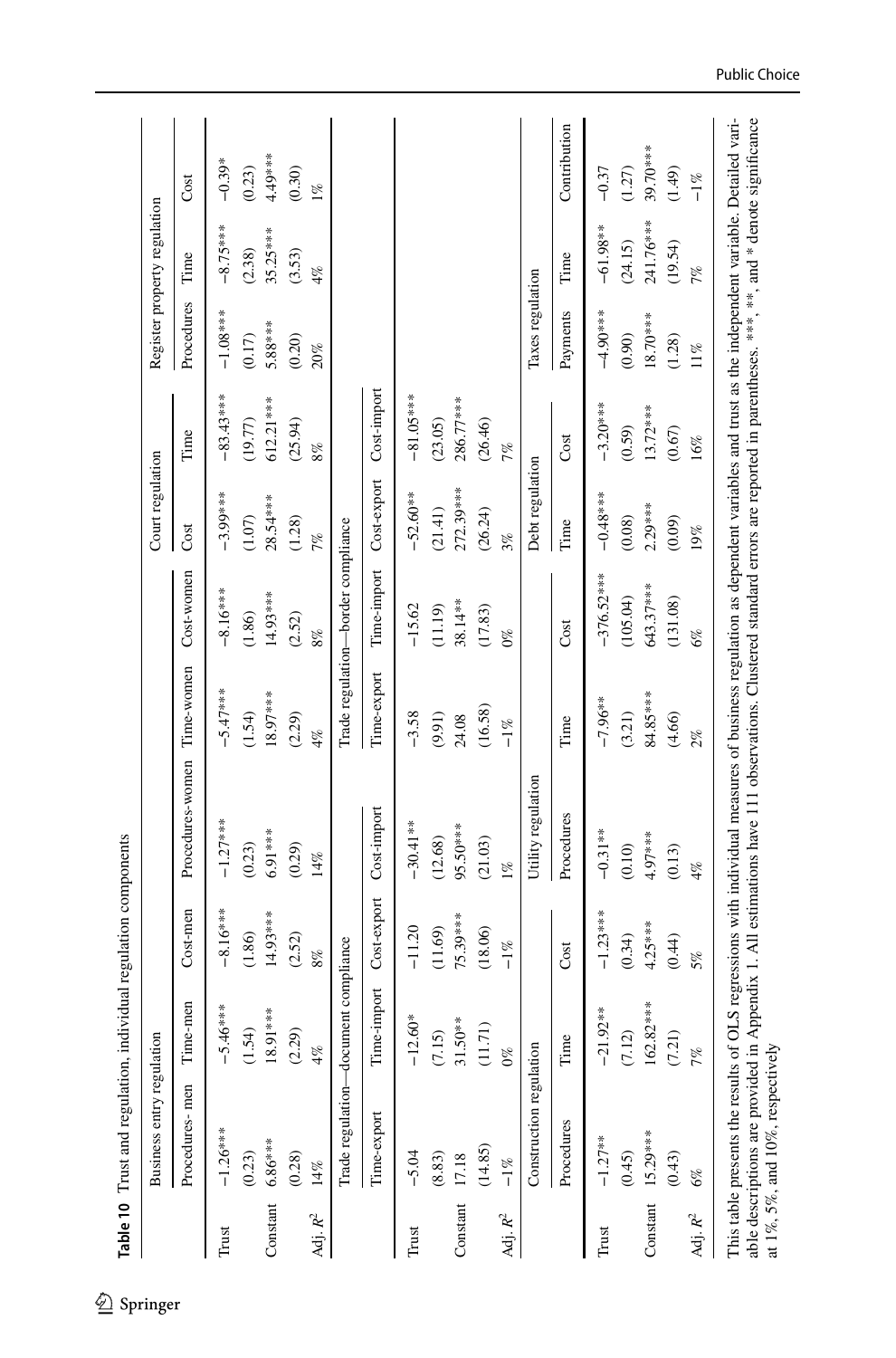<span id="page-26-0"></span>

|                                   | Panel A: Individual regulation measures |                                                                                                                                                                                                                                                                                                                                                                                                                                                                                       |                                                    |                          |                           |                     |                      |                     | Panel B: Regulation index |                                   |
|-----------------------------------|-----------------------------------------|---------------------------------------------------------------------------------------------------------------------------------------------------------------------------------------------------------------------------------------------------------------------------------------------------------------------------------------------------------------------------------------------------------------------------------------------------------------------------------------|----------------------------------------------------|--------------------------|---------------------------|---------------------|----------------------|---------------------|---------------------------|-----------------------------------|
| Dep. variable: Business           | entry(1)                                | $\text{erty}$ (2)                                                                                                                                                                                                                                                                                                                                                                                                                                                                     | Register prop- Construction Utility (4)<br>$\odot$ |                          | Trade (5)                 | Court (6)           | Debt (7)             | $\text{Tax}(8)$     | Regulation<br>index(1)    | Regulation<br>index $(2)$         |
| Trust                             | $-0.32***$<br>(0.08)                    | $0.29***$<br>(0.06)<br>T                                                                                                                                                                                                                                                                                                                                                                                                                                                              | $-0.002**$<br>(0.00)                               | $-0.02(0.08)$ $-0.39***$ | (0.06)                    | $-0.24**$<br>(0.08) | $-0.56***$<br>(0.07) | $-0.33**$<br>(0.10) | $-0.47**$<br>(0.07)       | $-0.21***$<br>(0.05)              |
| English legal<br>origin           |                                         |                                                                                                                                                                                                                                                                                                                                                                                                                                                                                       |                                                    |                          |                           |                     |                      |                     |                           | $-0.04(0.18)$                     |
| Log GDP pc<br>dod 8o <sub>1</sub> |                                         |                                                                                                                                                                                                                                                                                                                                                                                                                                                                                       |                                                    |                          |                           |                     |                      |                     |                           | $-0.36*(0.19)$<br>$0.21**$ (0.10) |
| controls<br>Regional              | ż                                       | ż                                                                                                                                                                                                                                                                                                                                                                                                                                                                                     | Σò                                                 | ž                        | ž                         | ż                   | $\tilde{\mathsf{z}}$ | ż                   | $\tilde{\mathsf{z}}$      | Yes                               |
| Constant                          | 0.06(0.13)                              | $-0.05(0.08)$                                                                                                                                                                                                                                                                                                                                                                                                                                                                         | $0.12***$<br>(0.00)                                |                          | $-0.04(0.14)$ 0.02 (0.11) | 0.00(0.13)          | 0.04(0.10)           | 0.08(0.13)          | 0.06(0.12)                | $0.34*(0.18)$                     |
| #Observa-<br>tions                | S                                       | 65                                                                                                                                                                                                                                                                                                                                                                                                                                                                                    | 65                                                 | 65                       | SS                        | 65                  | SS                   | 65                  | SS                        | $\overline{6}$                    |
| Adj. $R^2$                        | 10%                                     | 18%                                                                                                                                                                                                                                                                                                                                                                                                                                                                                   | 7%                                                 | $-2%$                    | 17%                       | 5%                  | 36%                  | $11\%$              | 24%                       | 65%                               |
|                                   |                                         | This table presents the results of OLS regressions with measures of business regulation as dependent variables and trust and other controls as independent variable from a<br>sample of countries that are democratic, defined as having a Polity2 score higher than the full sample mean. Detailed variable descriptions are provided in Appendix 1. Clus-<br>tered standard errors are reported in parentheses. ***, **, and * denote significance at 1%, 5%, and 10%, respectively |                                                    |                          |                           |                     |                      |                     |                           |                                   |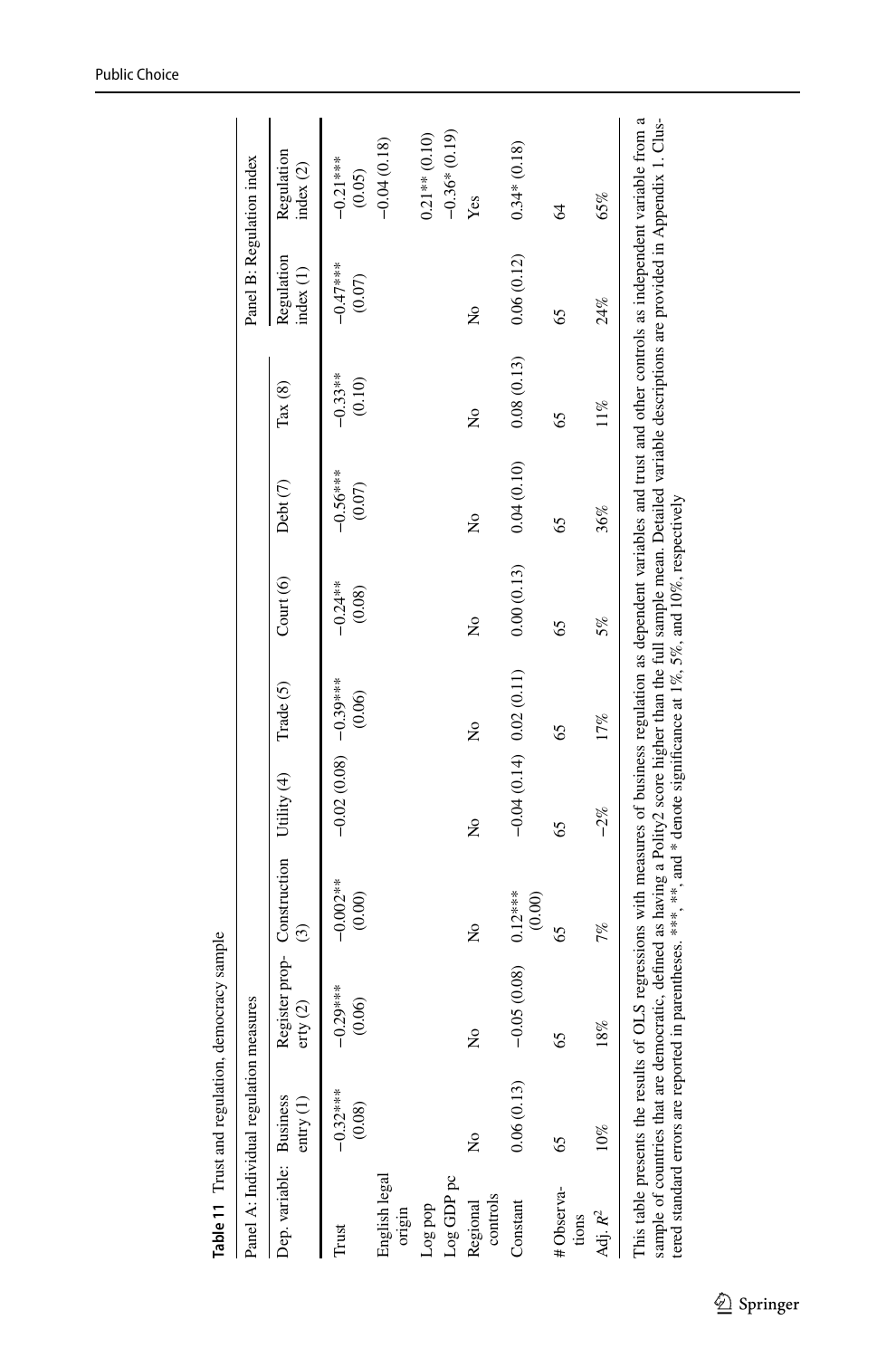**Acknowledgements** We thank the editors and two anonymous referees for valuable comments and suggestions. We also thank participants of the Trust & Regulatory Governance in an Age of Crisis, TiGRE Research Seminar and the 2021 Financial Management Association Conference.

## **References**

- <span id="page-27-10"></span>Acemoglu, D., & Verdier, T. (2000). The choice between market failures and corruption. *American Economic Review, 90*(1), 194–211.
- <span id="page-27-25"></span>Afrobarometer Data. 1999, 2005, 2011. [http://www.afrobarometer.org.](http://www.afrobarometer.org)
- <span id="page-27-8"></span>Aghion, P., Algan, Y., Cahuc, P., & Shleifer, A. (2010). Regulation and distrust. *The Quarterly Journal of Economics, 125*, 1015–1049.
- <span id="page-27-11"></span>Ahern, K. R., Daminelli, D., & Fracassi, C. (2015). Lost in translation? The efect of cultural values on mergers around the world. *Journal of Financial Economics, 117*(1), 165–189.
- <span id="page-27-20"></span>Alesina, A., Devleeschauwer, A., Easterly, W., Kurlat, S., & Wacziarg, R. (2003). Fractionalization. *Journal of Economic Growth, 8*(2), 155–194.
- <span id="page-27-3"></span>Barney, J. B., & Hansen, M. H. (1994). Trustworthiness as a source of competitive advantage. *Strategic Management Journal, 15*(S1), 175–190.
- <span id="page-27-1"></span>Baumol, W. J. (1990). Entrepreneurship: Productive, unproductive, and destructive. *Journal of Political Economy, 98*(5), 893–921.
- <span id="page-27-24"></span>Bennett, D. L., & Nikolaev, B. (2021). Historical disease prevalence, cultural values, and global innovation. *Entrepreneurship Theory and Practice, 45*(1), 145–174.
- <span id="page-27-18"></span>Berggren, N., Elinder, M., & Jordahl, H. (2008). Trust and growth: A shaky relationship. *Empirical Economics, 35*(2), 251–274.
- <span id="page-27-9"></span>Bjørnskov, C. (2009). Social trust and the growth of schooling. *Economics of Education Review, 28*(2), 249–257.
- <span id="page-27-5"></span>Bjørnskov, C. (2010). How does social trust lead to better governance? An attempt to separate electoral and bureaucratic mechanisms. *Public Choice, 144*(1–2), 323–346.
- <span id="page-27-12"></span>Bjørnskov, C. (2012). How does social trust afect economic growth? *Southern Economic Journal, 78*(4), 1346–1368.
- <span id="page-27-13"></span>Bjørnskov, C., & Méon, P. G. (2013). Is trust the missing root of institutions, education, and development? *Public Choice, 157*(3–4), 641–669.
- <span id="page-27-15"></span>Bjørnskov, C., & Svendsen, G. T. (2013). Does social trust determine the size of the welfare state? Evidence Using Historical Identifcation. *Public Choice, 157*(1), 269–286.
- <span id="page-27-14"></span>Boix, C., & Posner, D. N. (1998). Social capital: Explaining its origins and efects on government performance. *British Journal of Political Science, 28*(4), 686–693.
- <span id="page-27-0"></span>Botero, J. C., Djankov, S., Porta, R. L., Lopez-de-Silanes, F., & Shleifer, A. (2004). The regulation of labor. *The Quarterly Journal of Economics, 119*(4), 1339–1382.
- <span id="page-27-4"></span>Bromiley, P., & Cummings, L. L. (1989). Transactions costs in organizations with trust (No. 128). Strategic Management Research Center, University of Minnesota.
- <span id="page-27-23"></span>Buggle, J. C., & Durante, R. (2021). Climate risk, cooperation and the co-evolution of culture and institutions. *The Economic Journal, 131*(637), 1947–1987.
- <span id="page-27-17"></span>Carlin, B. I., Dorobantu, F., & Viswanathan, S. (2009). Public trust, the law, and fnancial investment. *Journal of Financial Economics, 92*(3), 321–341.
- <span id="page-27-21"></span>Choi, G. S., & Storr, V. H. (2020). Market interactions, trust and reciprocity. *PLoS ONE, 15*(5), e0232704.
- <span id="page-27-16"></span>Chung, K. H., & Kwon, H. Y. (2021). Trust and the protection of property rights: Evidence from global regions. *Public Choice, 189*(3), 493–513.
- <span id="page-27-19"></span>Cline, B. N., & Williamson, C. R. (2016). Trust and the regulation of corporate self-dealing. *Journal of Corporate Finance, 41*, 572–590.
- <span id="page-27-6"></span>Cline, B. N., & Williamson, C. R. (2020). Trust, regulation, and contracting institutions. *European Financial Management, 26*(4), 859–895.
- <span id="page-27-2"></span>Coyne, C. J., Sobel, R. S., & Dove, J. A. (2010). The non-productive entrepreneurial process. *The Review of Austrian Economics, 23*(4), 333–346.
- <span id="page-27-22"></span>Davis, L. (2016). Individual responsibility and economic development: Evidence from rainfall data. *Kyklos, 69*(3), 426–470.
- <span id="page-27-7"></span>Dincer, O. C., & Uslaner, E. M. (2010). Trust and growth. *Public Choice, 142*(1–2), 59–67.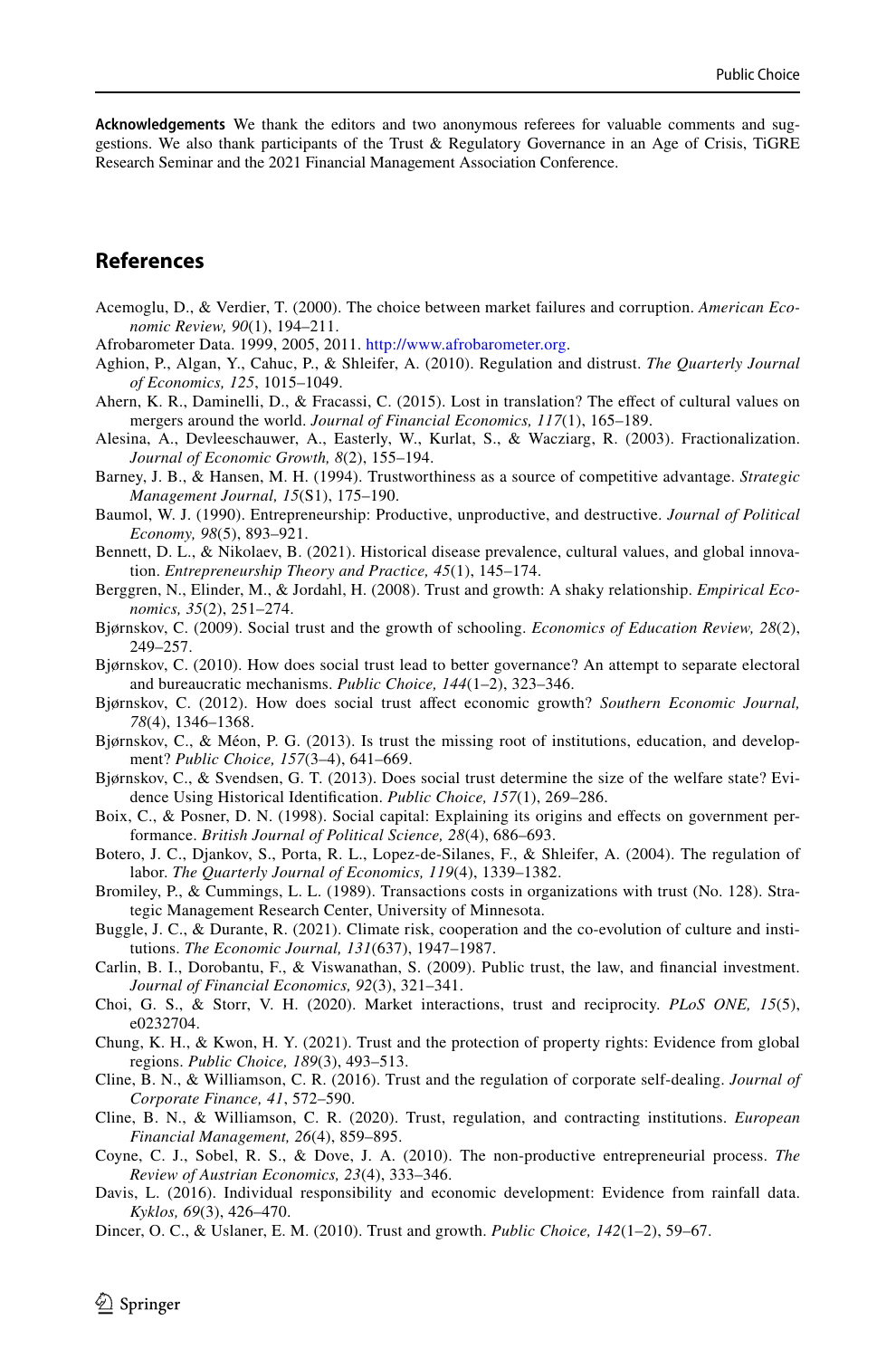<span id="page-28-6"></span>D'Hernoncourt, J., & Méon, P. G. (2012). The not so dark side of trust: Does trust increase the size of the shadow economy? *Journal of Economic Behavior & Organization, 81*(1), 97–121.

<span id="page-28-2"></span>Djankov, S. (2009). The regulation of entry: A survey. *The World Bank Research Observer, 24*(2), 183–203.

- <span id="page-28-9"></span>Djankov, S., La Porta, R., Lopez-de-Silanes, F., & Shleifer, A. (2002). The regulation of entry. *The Quarterly Journal of Economics, 117*(1), 1–37.
- <span id="page-28-26"></span>Easterly, W., & Levine, R. (1997). Africa's growth tragedy: Policies and ethnic divisions. *The Quarterly Journal of Economics, 112*(4), 1203–1250.
- <span id="page-28-1"></span>Fukuyama, F. (1995). *Trust: The social virtues and the creation of prosperity* (Vol. 99). Free press.
- <span id="page-28-4"></span>Furton, G., & Martin, A. (2019). Beyond market failure and government failure. *Public Choice, 178*(1), 197–216.
- <span id="page-28-0"></span>Gambetta, D. (1988). *Trust: Making and breaking cooperative relations*. Basil Blackwell.
- <span id="page-28-3"></span>Geginat, C., & Ramalho, R. (2018). Electricity connections and frm performance in 183 countries. *Energy Economics, 76*(C), 344–366.
- <span id="page-28-28"></span>Guiso, L., Sapienza, P., & Zingales, L. (2003). People's opium? Religion and economic attitudes. *Journal of Monetary Economics, 50*(1), 225–282.
- <span id="page-28-11"></span>Guiso, L., Sapienza, P., & Zingales, L. (2008). Trusting the stock market. *The Journal of Finance, 63*(6), 2557–2600.
- <span id="page-28-12"></span>Guiso, L., Sapienza, P., & Zingales, L. (2009). Cultural biases in economic exchange? *The Quarterly Journal of Economics, 124*(3), 1095–1131.
- <span id="page-28-5"></span>Gur, N., & Bjørnskov, C. (2017). Trust and delegation: Theory and evidence. *Journal of Comparative Economics, 45*(3), 644–657.
- <span id="page-28-31"></span>Gwartney, J., Lawson R., Hall J., & Murphy R. (2020). Economic Freedom Dataset, published in Economic Freedom of the World: 2020 Annual Report. Fraser Institute.
- <span id="page-28-32"></span>Haerpfer, C., Inglehart, R., Moreno, A., Welzel, C., Kizilova, K., Diez-Medrano J., Lagos M., Norris P., Ponarin E. & Puranen B. (2021). World Values Survey Time-Series (1981–2020) Cross-National Data-Set. Madrid, Spain & Vienna, Austria: JD Systems Institute & WVSA Secretariat. Data File Version 2.0.0.
- <span id="page-28-7"></span>Hassan, M., & Schneider, F. (2016). Size and development of the shadow economies of 157 countries worldwide: Updated and new measures from 1999 to 2013. IZA Discussion Papers.
- <span id="page-28-24"></span>Johnson, N. D., & Mislin, A. (2012). How much should we trust the World Values Survey trust question? *Economics Letters, 116*(2), 210–212.
- <span id="page-28-15"></span>Jottier, D., & Heyndels, B. (2012). Does social capital increase political accountability? An empirical test for Flemish municipalities. *Public Choice, 150*(3), 731–744.
- <span id="page-28-8"></span>Kaufmann, D., Kraay, A., & Mastruzzi, M. (2019). *Worldwide governance indicators*. World Bank.
- <span id="page-28-14"></span>Knack, S. (2002). Social capital and the quality of government: Evidence from the US states. *American Journal of Political Science, 46*(4), 772–785.
- <span id="page-28-17"></span>Knack, S., & Keefer, P. (1997). Does social capital have an economic payof? A cross-country investigation. *The Quarterly Journal of Economics, 112*(4), 1251–1288.
- <span id="page-28-25"></span>La Porta, R., Lopez-de-Silanes, F., & Shleifer, A. (2008). The economic consequences of legal origins. *Journal of Economic Literature, 46*(2), 285–332.
- <span id="page-28-29"></span>La Porta, R., Lopez-de-Silanes, F., Shleifer, A., & Vishny, R. (1999). The quality of government. *The Journal of Law, Economics, and Organization, 15*(1), 222–279.
- <span id="page-28-27"></span>Langbein, L., & Knack, S. (2010). The worldwide governance indicators: Six, one, or none? *The Journal of Development Studies, 46*(2), 350–370.
- Latinobarometro Data. 1996–2018. <https://www.latinobarometro.org>
- <span id="page-28-18"></span>Leeson, P. T. (2007a). An-*arrgh*-chy: The law and economics of pirate organization. *Journal of Political Economy, 115*(6), 1049–1094.
- <span id="page-28-19"></span>Leeson, P. T. (2007b). Trading with bandits. *Journal of Law and Economics, 50*(2), 303–321.
- <span id="page-28-20"></span>Leeson, P. T. (2008). Social distance and self-enforcing exchange. *Journal of Legal Studies, 37*(1), 161–188.
- <span id="page-28-21"></span>Leeson, P. T. (2009). The laws of lawlessness. *Journal of Legal Studies, 38*(2), 471–503.
- <span id="page-28-22"></span>Leeson, P. T. (2013). Gypsy law. *Public Choice, 155*(3–4), 273–292.
- <span id="page-28-10"></span>Leeson, P. T., King, M. S., & Fegley, T. J. (2020). Regulating quack medicine. *Public Choice, 182*(3), 273–286.
- <span id="page-28-23"></span>Mayer, C. (2008). Trust in fnancial markets. *European Financial Management, 14*(4), 617–632.
- <span id="page-28-13"></span>McChesney, F. S. (1987). Rent extraction and rent creation in the economic theory of regulation. *The Journal of Legal Studies, 16*(1), 101–118.
- <span id="page-28-30"></span>McCleary, R. M., & Barro, R. J. (2006). Religion and economy. *Journal of Economic Perspectives, 20*(2), 49–72.
- <span id="page-28-16"></span>Mellewigt, T., Madhok, A., & Weibel, A. (2007). Trust and formal contracts in interorganizational relationships—Substitutes and complements. *Managerial and Decision Economics, 28*(8), 833–847.